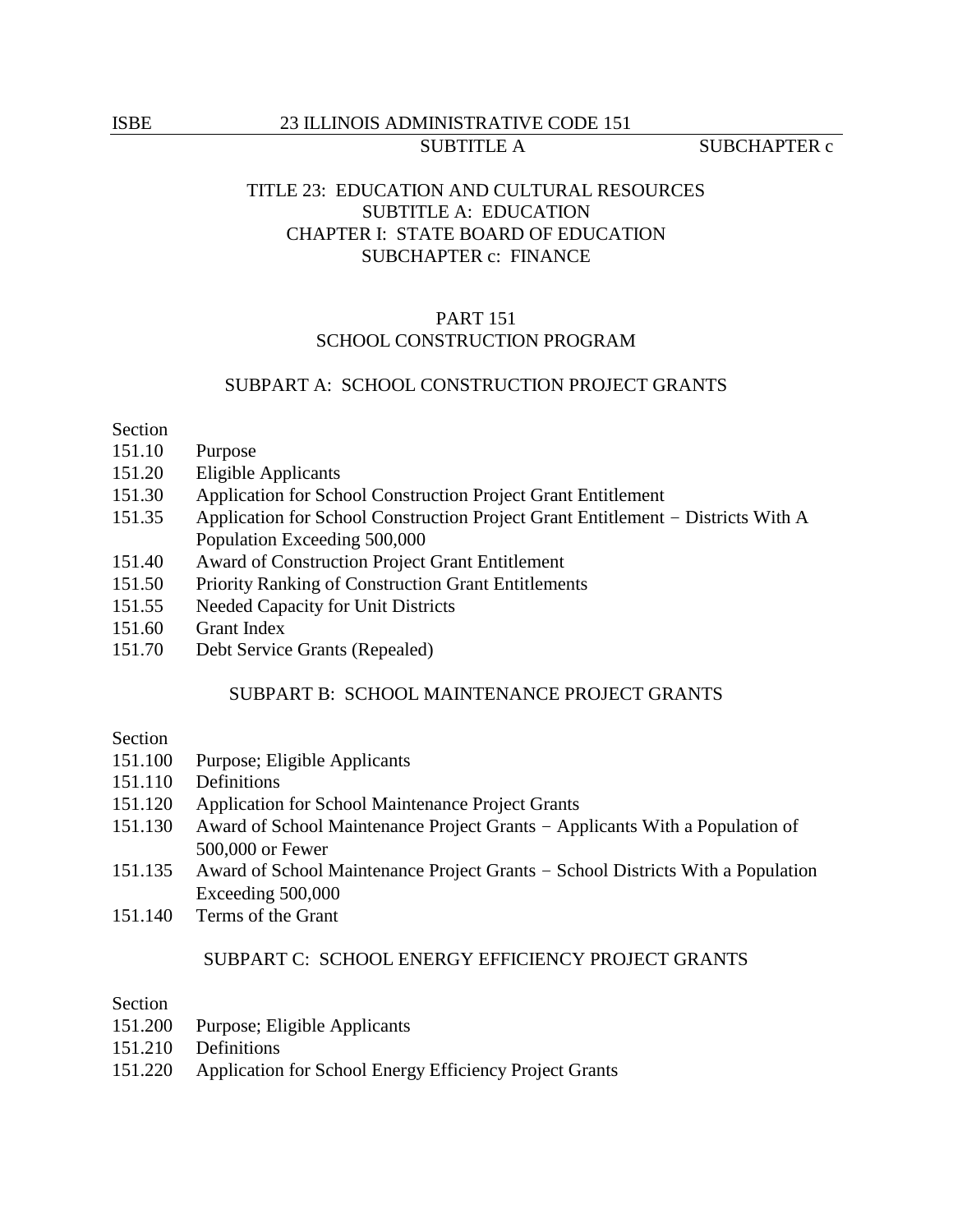# ISBE 23 ILLINOIS ADMINISTRATIVE CODE 151 SUBTITLE A SUBCHAPTER c

- 151.230 Award of School Energy Efficiency Project Grants Applicants with a Population of 500,000 or Fewer
- 151.235 Award of School Energy Efficiency Project Grants School Districts with a Population Exceeding 500,000
- 151.240 Terms of the Grant

AUTHORITY: Implementing the School Construction Law [105 ILCS 230] and authorized by Section 5-55 of that Law.

SOURCE: Emergency rules adopted at 22 Ill. Reg. 2616, effective January 16, 1998, for a maximum of 150 days; emergency rules modified in response to JCAR objection at 22 Ill. Reg. 4500; emergency rules expired June 15, 1998; emergency rules adopted at 22 Ill. Reg. 6238, effective March 24, 1998, for a maximum of 150 days; emergency rules modified in response to JCAR objection at 22 Ill. Reg. 7703; emergency expired June 15, 1998; new Part adopted at 22 Ill. Reg. 12538, effective July 6, 1998; emergency amendment at 23 Ill. Reg. 11336, effective September 1, 1999, for a maximum of 150 days; amended at 24 Ill. Reg. 497, effective January 3, 2000; amended at 24 Ill. Reg. 5661, effective March 17, 2000; amended at 26 Ill. Reg. 886, effective January 15, 2002; amended at 32 Ill. Reg. 7410, effective April 22, 2008; amended at 33 Ill. Reg. 7919, effective June 1, 2009; amended at 34 Ill. Reg. 3000, effective February 18, 2010; amended at 35 Ill. Reg. 7416, effective April 25, 2011; amended at 36 Ill. Reg. 5605, effective March 20, 2012; amended at 39 Ill. Reg. 10035, effective June 30, 2015.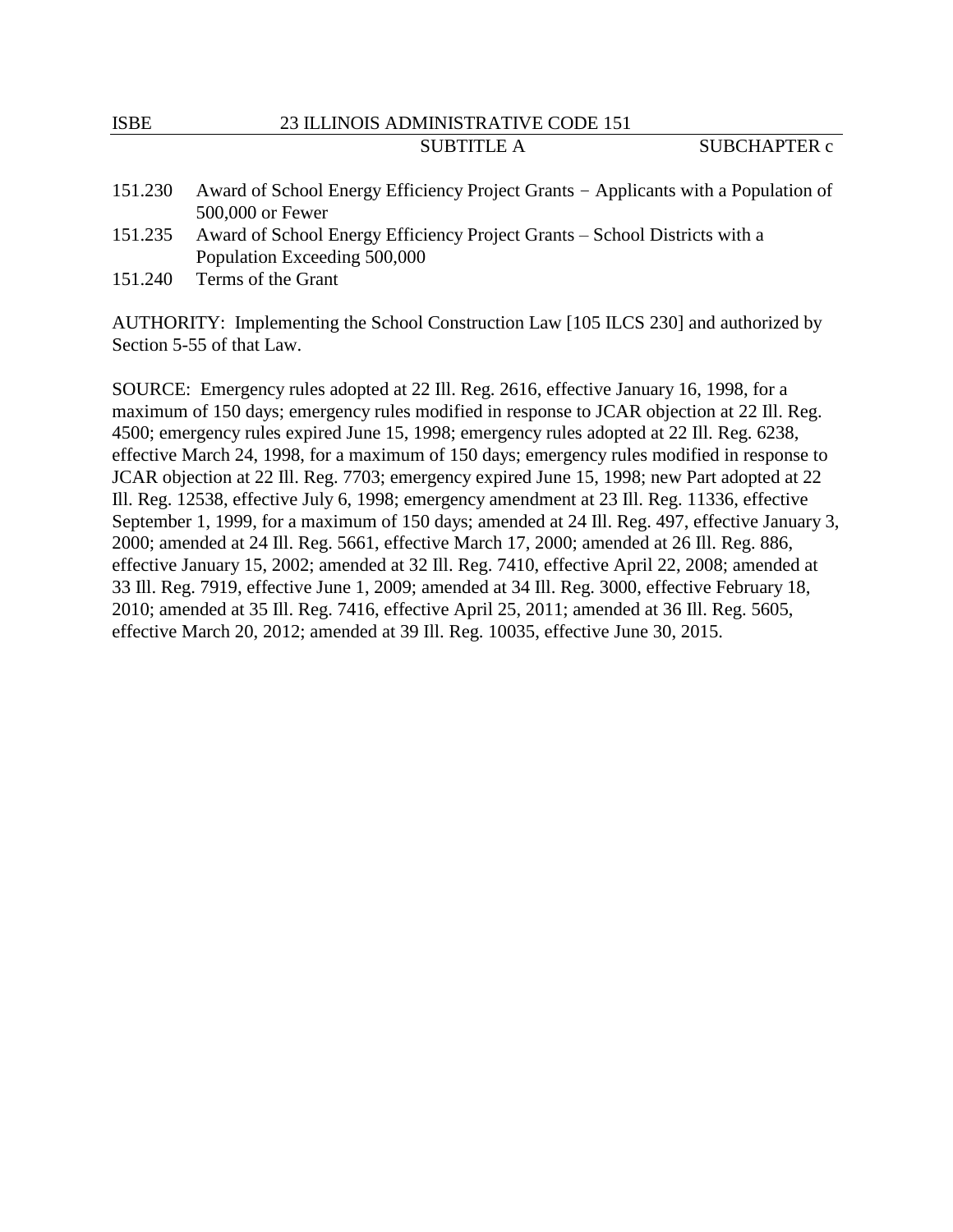### SUBPART A: SCHOOL CONSTRUCTION PROJECT GRANTS

## **Section 151.10 Purpose**

This Subpart implements the School Construction Law [105 ILCS 230/5], which requires that the State Board of Education:

- a) adopt standards under which the State Board will issue grant entitlements to school districts for school construction project grants to be made by the Capital Development Board; and
- b) determine the order of priority for school construction project grants to be made by the Capital Development Board.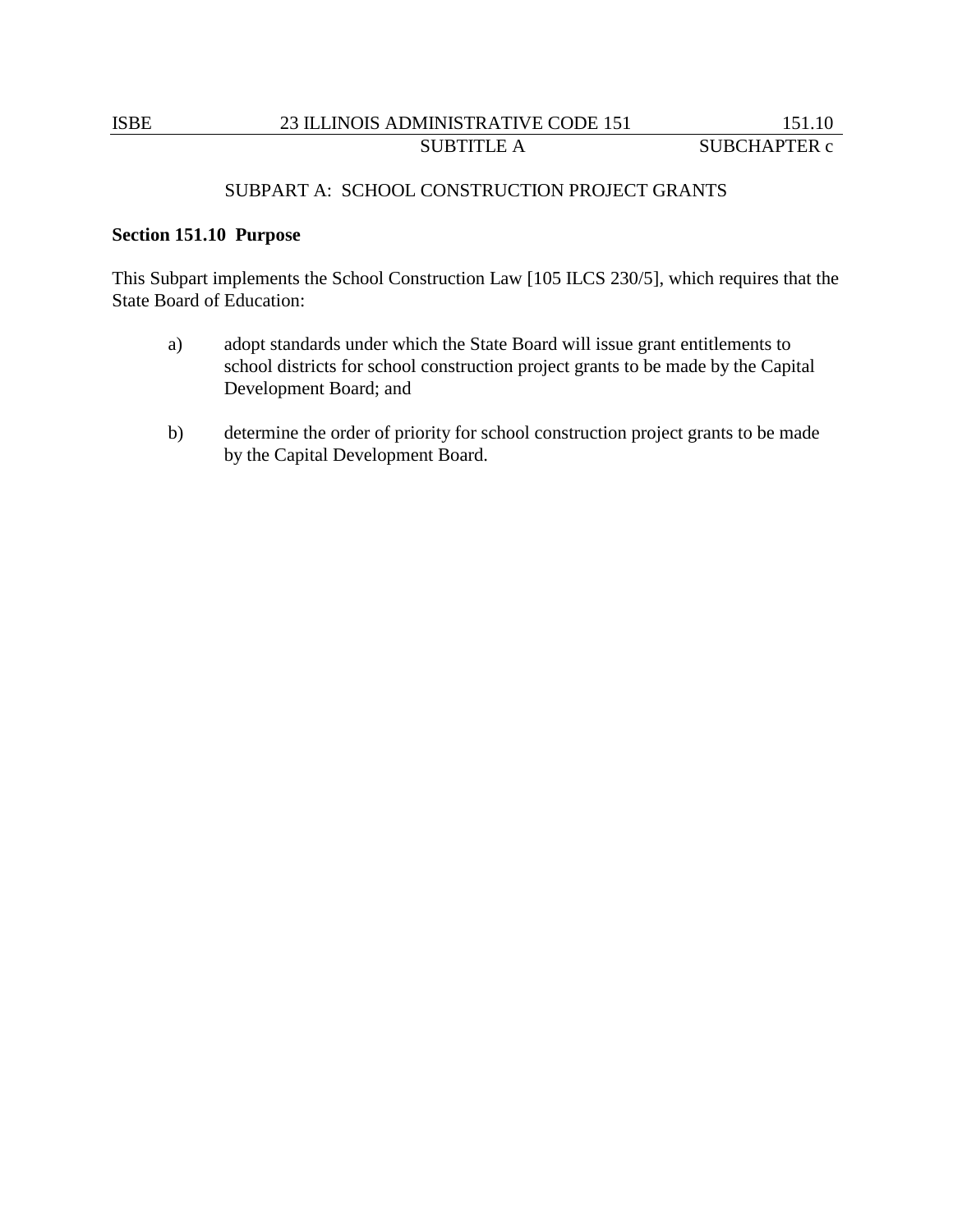### **Section 151.20 Eligible Applicants**

School districts, as well as cooperative high schools and Type 40 area vocational centers as defined in Section 151.110 of this Part, that meet the requirements of the School Construction Law and this Subpart are eligible to apply for school construction project grant entitlements. A district's, high school's or center's eligibility for a school construction project grant under the minimum enrollment requirements of Section 5-25(a) of the School Construction Law shall be determined using the district's, high school's or center's enrollment in prekindergarten through grade 12 as of the last school day in September of the most recent school year. For purposes of this Subpart A, the term "district" shall be understood to include each of these eligible entities.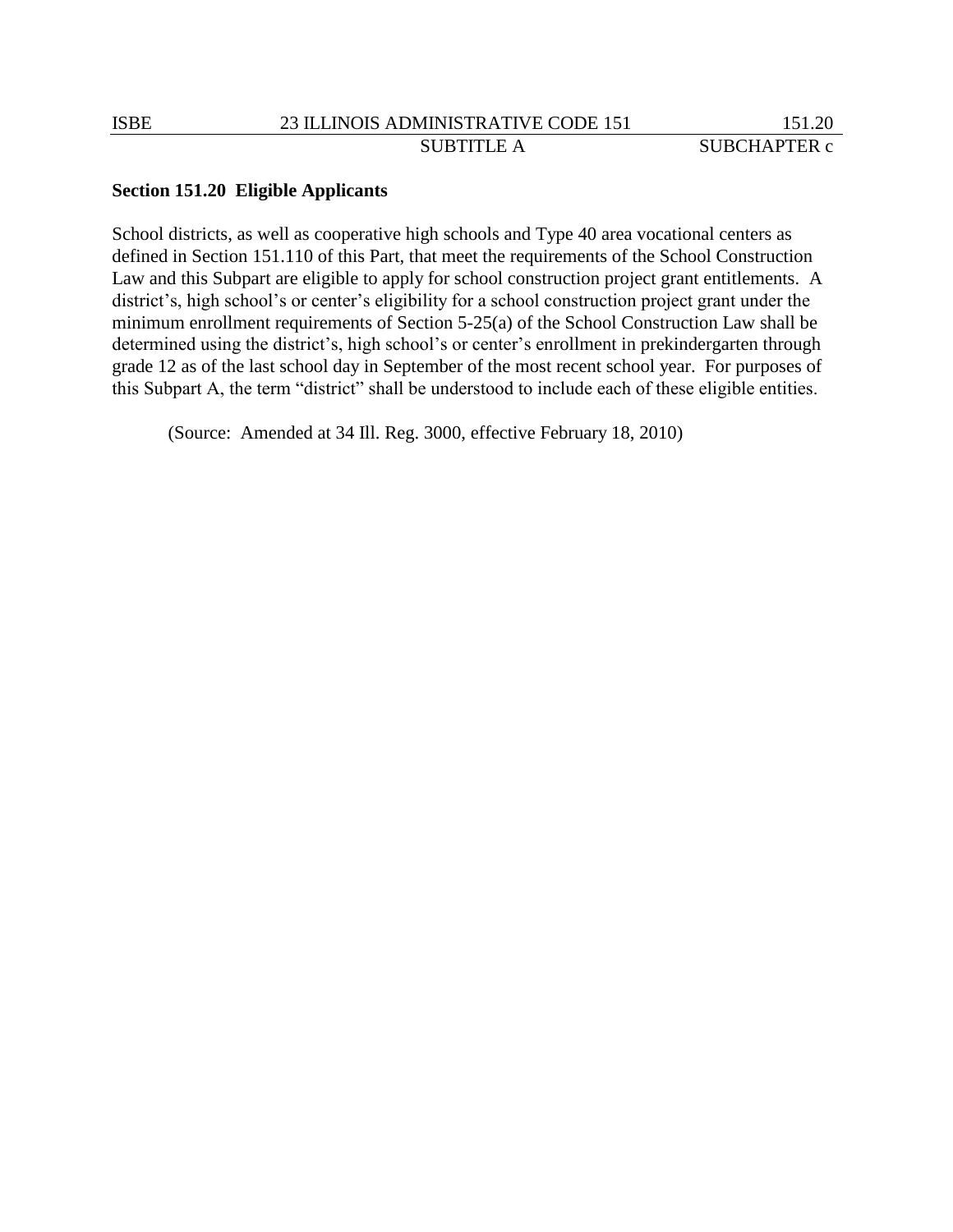### **Section 151.30 Application for School Construction Project Grant Entitlement**

- a) A school district seeking a school construction project grant entitlement shall submit an application that includes a District Facilities Plan. A district shall annually update its application in order to establish eligibility for a construction grant.
- b) Applications shall be addressed as follows:

Illinois State Board of Education School Construction Program 100 North First Street Springfield, Illinois 62777-0001

- c) Applications or updates must be received at the address shown in subsection (b) of this Section by April 1 preceding the beginning of the fiscal year in question. Each application or update must include the Capital Development Board's program statement as defined in 71 Ill. Adm. Code 40.
- d) An application that is incomplete will be returned and will not be processed until it is complete. An application must be complete by the applicable filing deadline in order to be considered. All information contained in the application shall be subject to verification and correction by the State Board of Education and the Capital Development Board by means including on-site inspection and review of documents.
- e) Each application shall include the following information.
	- 1) A narrative description of the present educational program of the district and anticipated changes in the educational program over the next five years, including:
		- A) the number of schools currently operated by the district;
		- B) the configuration of the district's schools by grade level;
		- C) the basis upon which students are assigned to the district's schools; and
		- D) the nature and estimated impact of any changes in these factors over the next five years.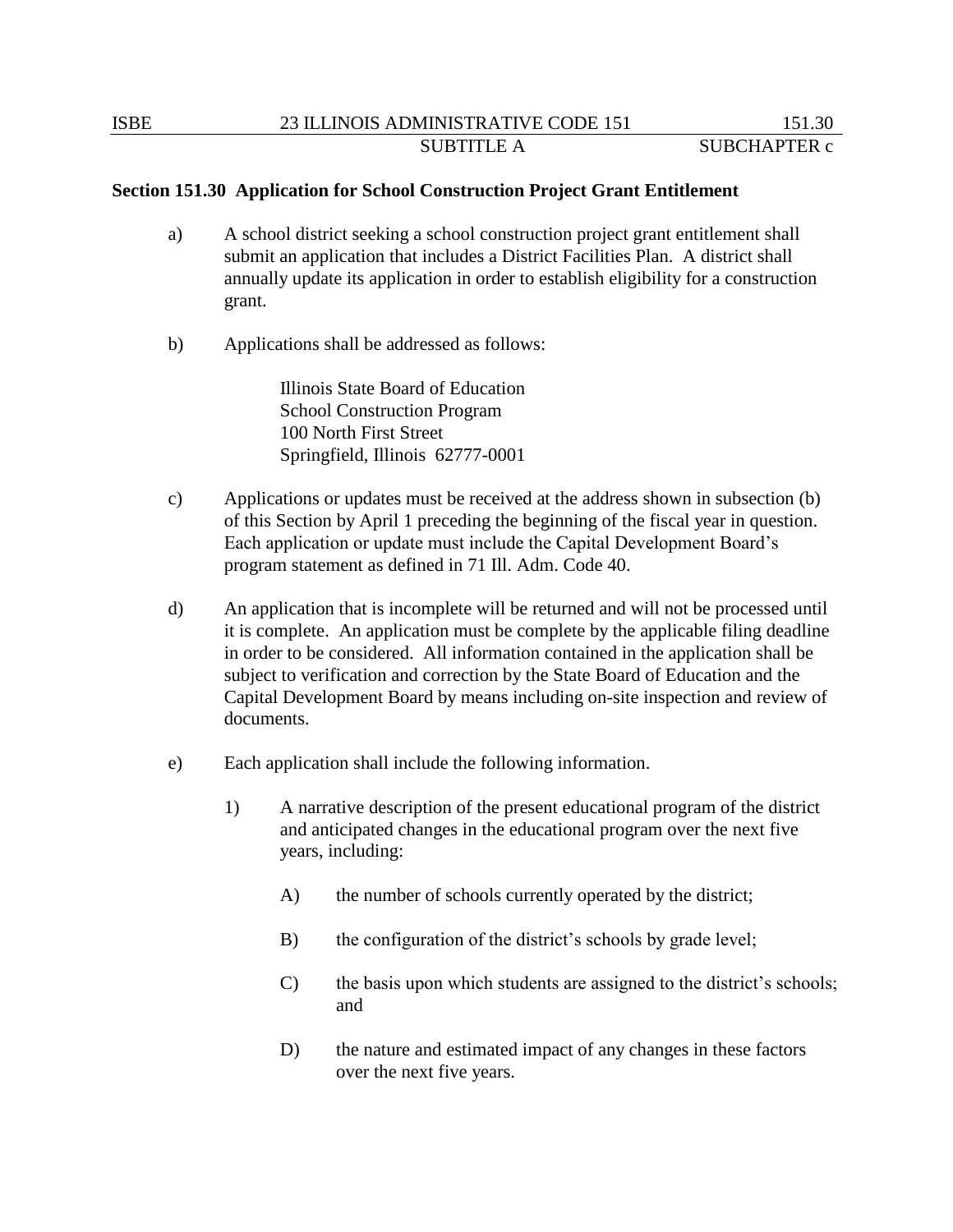- 2) A description of the present and projected financial position of the district, including but not limited to the availability of current revenue, fund balances, the amount of general obligation debt of the district, and the amount of unused bonding power. This requirement may be met by attaching or, if already on file with the State Board, incorporating by reference:
	- A) a copy of the district's basic financial statements (i.e., Statement of Revenues Received/Revenues, Expenditures Disbursed/Expenditures, Other Financing Sources (Uses), and Changes in Fund Balances) from the district's Annual Financial Report for the fiscal year ending June 30 immediately preceding the fiscal year in which the application or update is submitted;
	- B) a copy of Part III (Budget Summary) and Part IV (Summary of Cash Transactions) from the School District Budget Form for the fiscal year in which the application or update is submitted; and
	- C) a statement showing the amount of the district's unused bonding power as determined under Article 19 of the School Code [105 ILCS 5/Art. 19].
- 3) A description of the district's maintenance plan and schedule, including but not limited to:
	- A) the maximum authorized operations and maintenance tax rate of the district;
	- B) the rate at which the operations and maintenance taxes were last extended;
	- C) the amount of operations and maintenance expenditures for the last fiscal year;
	- D) a statement assuring that new, renovated, and existing facilities are being or will be properly maintained; and
	- E) a brief explanation of how the district intends to maintain new, renovated, and existing facilities.
- 4) Facility inventory information, including: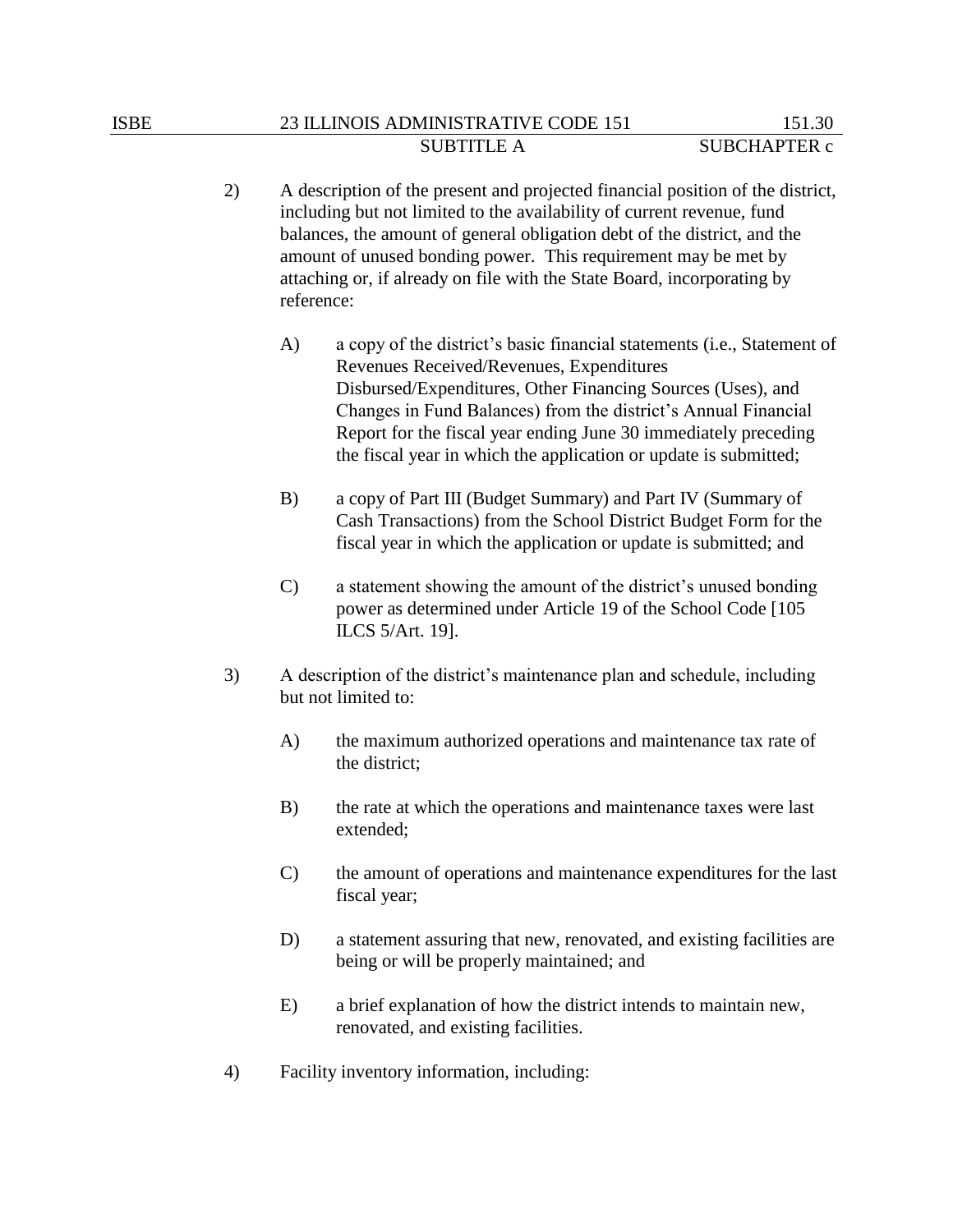| <b>ISBE</b> |    |                                                                                                                                     | 23 ILLINOIS ADMINISTRATIVE CODE 151                                                                                                                                                                                 | 151.30              |
|-------------|----|-------------------------------------------------------------------------------------------------------------------------------------|---------------------------------------------------------------------------------------------------------------------------------------------------------------------------------------------------------------------|---------------------|
|             |    |                                                                                                                                     | <b>SUBTITLE A</b>                                                                                                                                                                                                   | <b>SUBCHAPTER c</b> |
|             | A) |                                                                                                                                     | a listing of each parcel of land, building, building addition, or other<br>structure owned or used by the district to house its operations or<br>held by the district for investment or revenue-producing purposes; |                     |
|             | B) | for each parcel of land, building, building addition, or other<br>structure, a listing of the following information, as applicable: |                                                                                                                                                                                                                     |                     |
|             |    | $\mathbf{i}$                                                                                                                        | the facility type;                                                                                                                                                                                                  |                     |
|             |    | $\rm ii)$                                                                                                                           | the ownership class;                                                                                                                                                                                                |                     |
|             |    | iii)                                                                                                                                | an indication of whether the structure is a main building or<br>a building addition;                                                                                                                                |                     |
|             |    | iv)                                                                                                                                 | the functional age of the building or addition as determined<br>under Section $151.50(d)(2)$ of this Part;                                                                                                          |                     |
|             |    | V)                                                                                                                                  | the enrollment capacity as determined pursuant to the<br>standards specified in Section 151.50(d) of this Part;                                                                                                     |                     |
|             |    | $\mathbf{vi})$                                                                                                                      | the type of school housed in the building or building<br>addition;                                                                                                                                                  |                     |
|             |    | vii)                                                                                                                                | the number of students currently housed in the facility;                                                                                                                                                            |                     |
|             |    | viii)                                                                                                                               | the number of inadequately housed students currently<br>housed in the facility as determined under Section<br>$151.50(c)$ and (d) of this Part;                                                                     |                     |

- ix) an indication of the district's plans for the facility within the next five years; and
- x) an indication of which planned activities are the subject of a request for a school construction project grant.
- f) Each application submitted shall also include information demonstrating that the project conforms to the "green building" requirements of Section 5-40 of the School Construction Law [105 ILCS 230/5-40]. Conformance may be demonstrated by providing the evidence indicated either in subsection (f)(1) or (f)(2) of this Section, as applicable.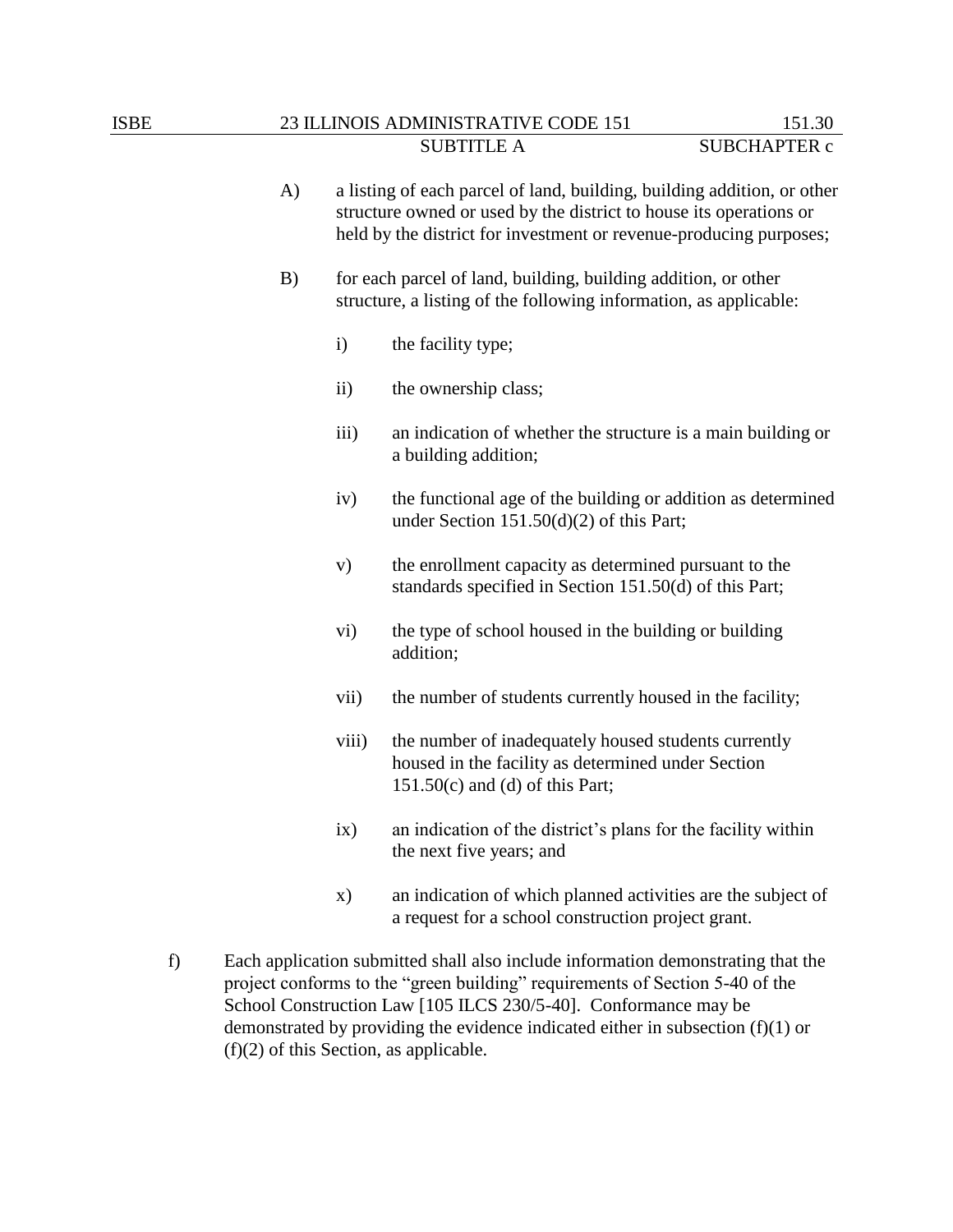- 1) For each application submitted on or after July 1, 2007 through June 30, 2009:
	- A) *certification under the United States Green Building Council's Leadership in Energy and Environmental Design Green Building Rating System* [105 ILCS 230/5-40] posted at www.usgbc.org (2008; no later editions or revisions are incorporated); or
	- B) *a rating under the Green Building Initiative's Green Globes Green Building Rating System* [105 ILCS 230/5-40] posted at [http://www.thegbi.org/assets/pdfs/Green-Globes-NC-Criteria-and-](http://www.thegbi.org/assets/pdfs/Green-Globes-NC-Criteria-and-Point-Allocation.pdf)[Point-Allocation.pdf](http://www.thegbi.org/assets/pdfs/Green-Globes-NC-Criteria-and-Point-Allocation.pdf) and [http://www.thegbi.org/assets/pdfs/Green-](http://www.thegbi.org/assets/pdfs/Green-Globes-CIEB-Criteria-and-Point-Allocation.pdf)[Globes-CIEB-Criteria-and-Point-Allocation.pdf](http://www.thegbi.org/assets/pdfs/Green-Globes-CIEB-Criteria-and-Point-Allocation.pdf) (2007; no later editions or revisions are incorporated); or
	- C) compliance with green building standards established by the Illinois Capital Development Board, when codified by that agency in its rules in Title 71 of the Illinois Administrative Code; or
- 2) For each application submitted on or after July 1, 2009, *a silver certification from the United States Green Building Council's Leadership in Energy and Environmental Design Green Building Rating System* [105 ILCS 230/40] posted at http://www.usgbc.org/DisplayPage.aspx?CMSP ageID=222 (2009; no later editions or revisions are incorporated).

(Source: Amended at 35 Ill. Reg. 7416, effective April 25, 2011)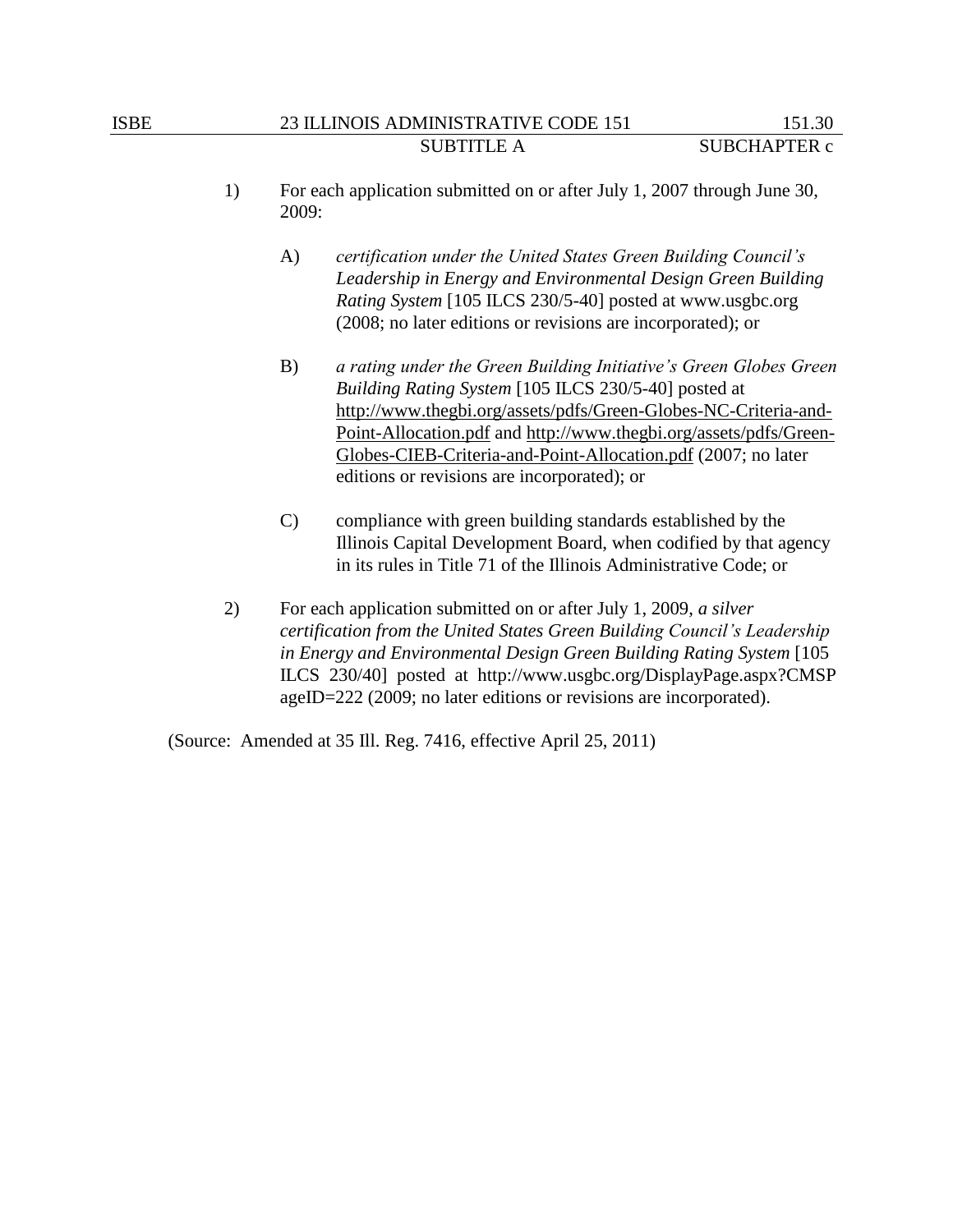# **Section 151.35 Application for School Construction Project Grant Entitlement – Districts With A Population Exceeding 500,000**

A school district with a population exceeding 500,000 shall apply for a school construction project grant entitlement by submitting an application in accordance with Section 151.30 as modified by this Section.

- a) An application for a grant entitlement for Fiscal Year 1998 must be received by April 1, 1998.
- b) In lieu of the facility inventory information required by Section  $151.30(e)(4)$  of this Part, each school or project for which grant funds are being sought shall be identified in the District Facilities Plan, including the following information as applicable:
	- 1) the facility type;
	- 2) the ownership class;
	- 3) an indication of whether the structure is a main building or a building addition;
	- 4) the type of school housed in the building or building addition;
	- 5) the number of students currently housed in the facility;
	- 6) an indication of the district's plans for the facility within the next five years; and
	- 7) an indication of which planned activities are the subject of a request for a school construction grant.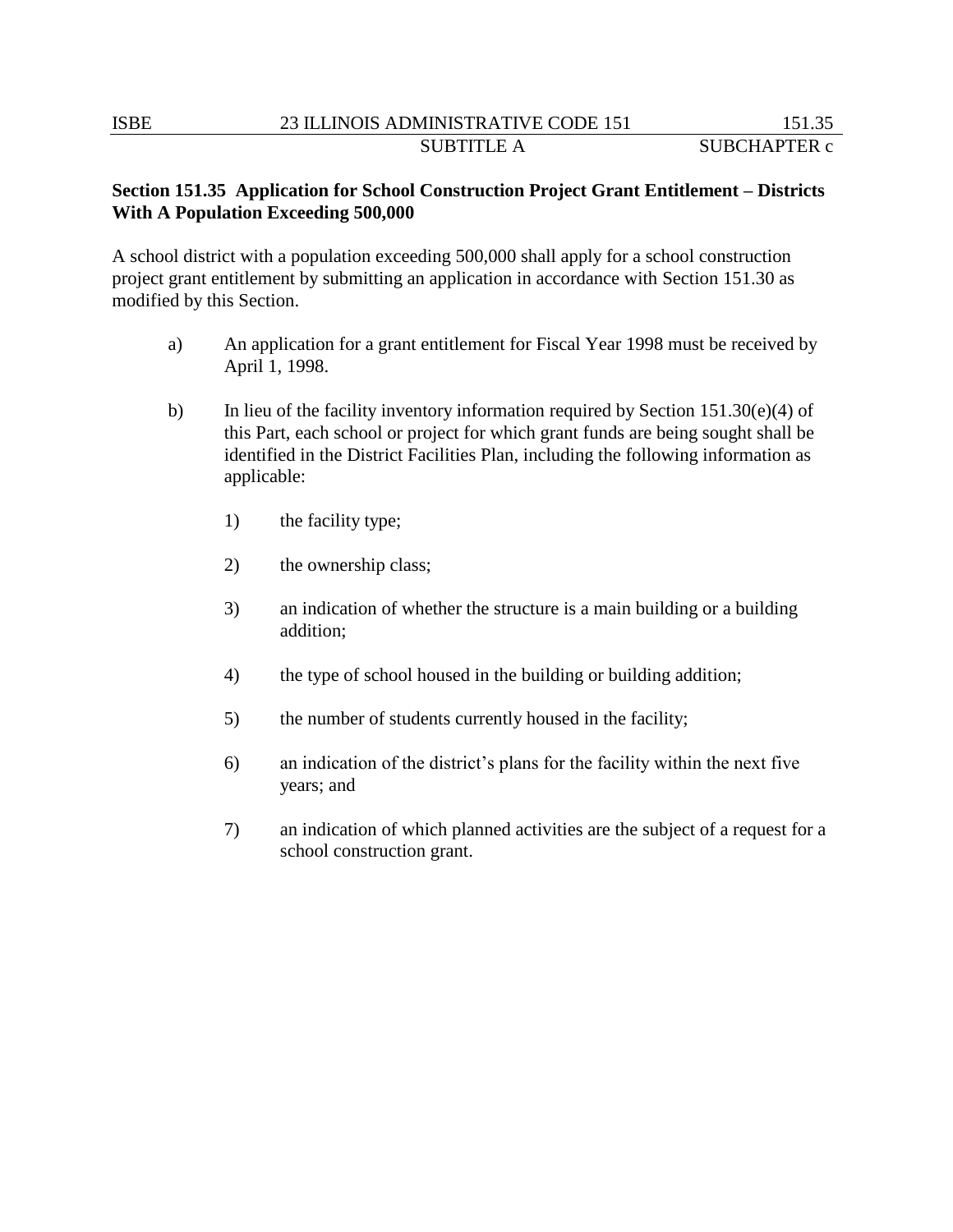# **Section 151.40 Award of Construction Project Grant Entitlement**

- a) A district that submits a complete and accurate application demonstrating that the district needs a school construction project or projects based on inadequate housing of students shall be awarded a construction project grant entitlement by the State Superintendent of Education for the qualifying project(s).
- b) Such an entitlement qualifies the district for a school construction project grant from the Capital Development Board but does not guarantee receipt of such a grant.
- c) The award of construction project grants by the Capital Development Board depends upon receipt of an appropriation for each fiscal year, the priority ranking of the district's project(s) as established pursuant to Section 151.50 of this Part, and the district's compliance with all other requirements of the School Construction Law.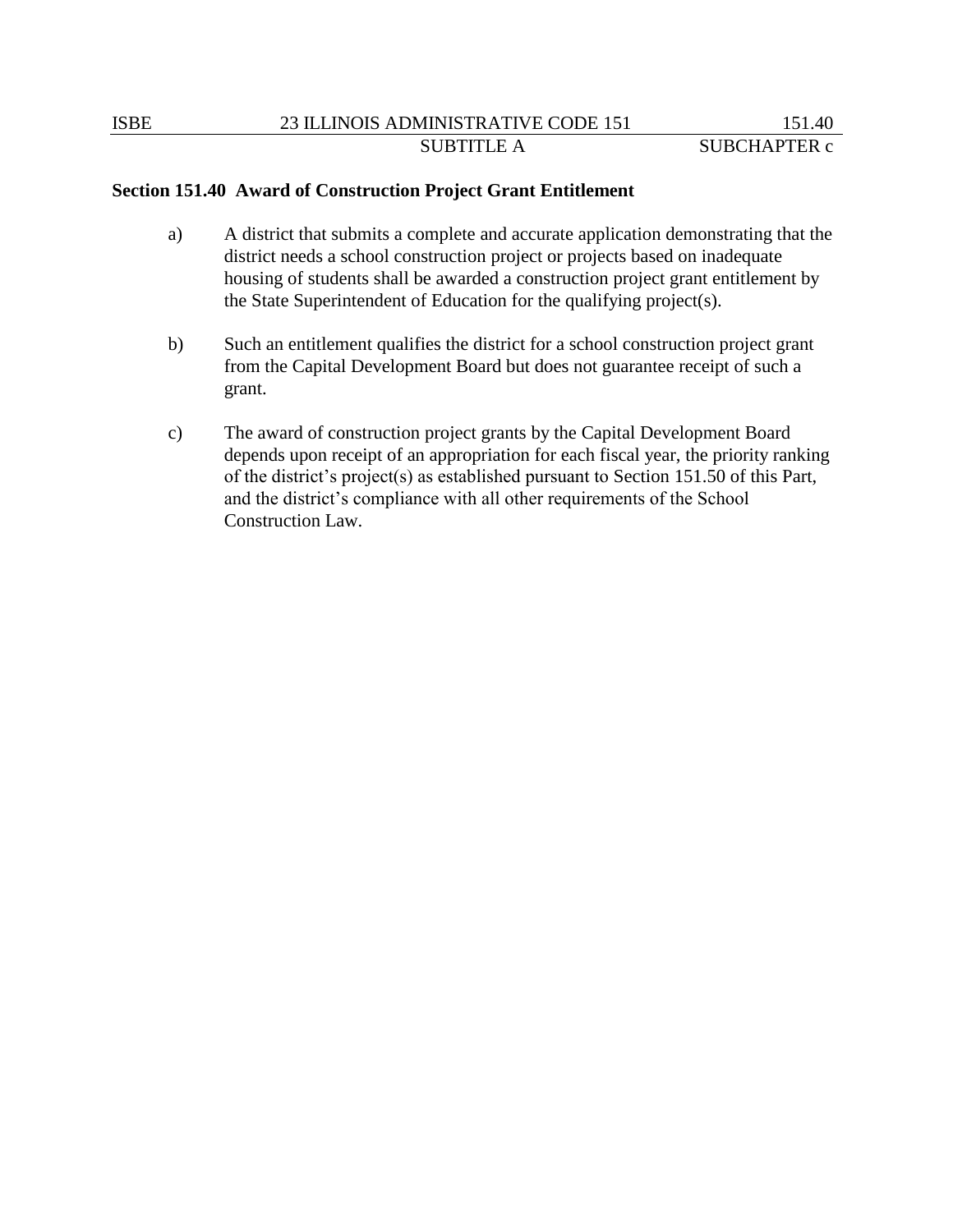## **Section 151.50 Priority Ranking of Construction Grant Entitlements**

Priority ranking of construction grant entitlements shall be done if the appropriation for any fiscal year is insufficient to fund grants for all approved grant entitlements. In this case, districts holding construction grant entitlements shall be eligible for construction grants to be awarded by the Capital Development Board in order of the priority ranking described in this Section.

- a) Districts holding grant entitlements shall be eligible for grant awards in the order of:
	- 1) the six levels of priority described in Section 5-30 of the School Construction Law; and
	- 2) the district's ranking within its level of priority, determined according to subsections (b) through (d) of this Section.
- b) A district's ranking within a level of priority shall be determined by multiplying the district's needed capacity as determined under subsection (c) of this Section by the ratio of the district's needed capacity to the district's enrollment as of the last school day in September of the most recent school year. The resulting figure shall constitute the district's ranking, with the largest figure having the highest ranking.
- c) Needed Capacity
	- 1) For each priority other than priority five, the district's needed capacity shall be calculated by subtracting its currently available capacity as determined under subsection (d) of this Section from its current enrollment or its projected enrollment, whichever is greater.
		- A) Projected enrollment shall be calculated by multiplying the district's current enrollment by the ratio of the district's current enrollment to the district's enrollment two years before.
		- B) For purposes of calculating needed capacity, projected enrollment shall not include any increase in enrollment attributable to a change in the district's boundaries.
	- 2) For priority five, the district's needed capacity shall be the number of qualified individuals with disabilities who require a school construction project.
- d) Determination of Available Capacity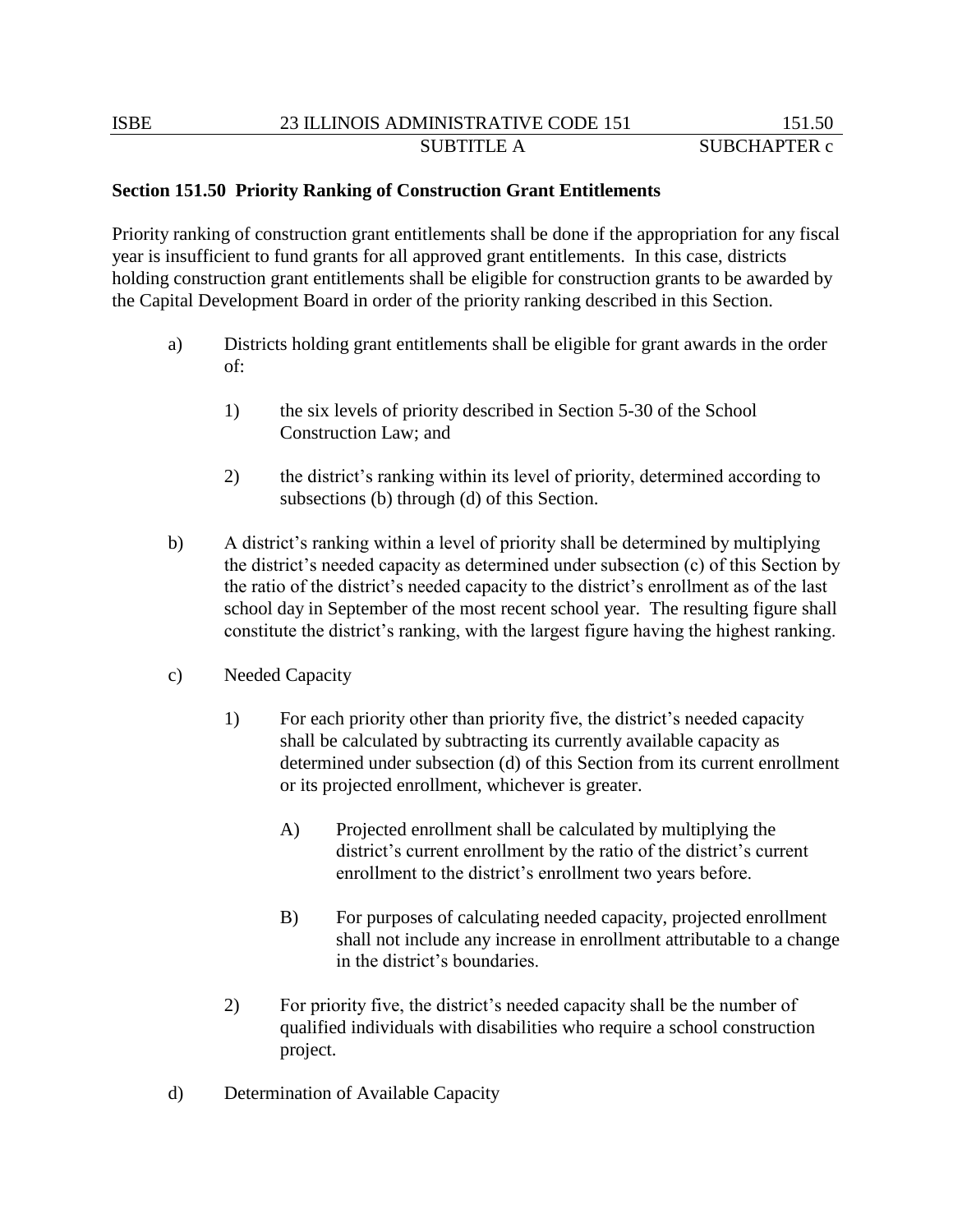## ISBE 23 ILLINOIS ADMINISTRATIVE CODE 151 151.50 SUBTITLE A SUBCHAPTER c

1) The enrollment capacity of each room or space currently subject to occupancy by students for instructional purposes in a district-owned, permanent building, or in a building leased by the district if the lease is at least ten years from expiration, shall be determined by dividing the net floor area (in square feet) of the room or space by the appropriate loading factor, as follows:

| Type of Room or Space                                | <b>Loading Factor</b> |
|------------------------------------------------------|-----------------------|
| Prekindergarten Classroom                            | 40                    |
| Kindergarten Classroom                               | 40                    |
| <b>Elementary General Classroom</b>                  | 35                    |
| <b>Elementary Art Classroom</b>                      | 40                    |
| <b>Elementary Music Classroom</b>                    | 30                    |
| <b>Elementary Computer Classroom</b>                 | 35                    |
| Middle School General Classroom                      | 35                    |
| Middle School Art Classroom                          | 40                    |
| Middle School Family and Consumer Sciences Classroom | 50                    |
| Middle School Music Classroom                        | 25                    |
| Middle School Computer Classroom                     | 40                    |
| Middle School Science Laboratory                     | 40                    |
| Middle School Science Laboratory/Classroom           | 50                    |
| Middle School Industrial Technology                  |                       |
| Laboratory/Shop Not Classified Elsewhere             | 40                    |
| <b>High School General Classroom</b>                 | 30                    |
| <b>High School Art Classroom</b>                     | 35                    |
| <b>High School Music Classroom</b>                   | 25                    |
| <b>High School Computer Classroom</b>                | 40                    |
| High School Family and Consumer Sciences Classroom   | 60                    |
| <b>High School Science Laboratory</b>                | 35                    |
| High School Industrial Technology Laboratory/Shop    | 75                    |
| High School Laboratory Not Classified Elsewhere      | 35                    |
| <b>Special Education Classroom</b>                   | 50                    |

2) Buildings and additions with a functional age over one hundred years old shall be assigned an enrollment capacity of zero. The functional age of a building and each of its additions shall be individually determined by multiplying its actual age by one of the following condition factors, to be determined using the Building Condition Evaluation Form supplied by the State Board of Education: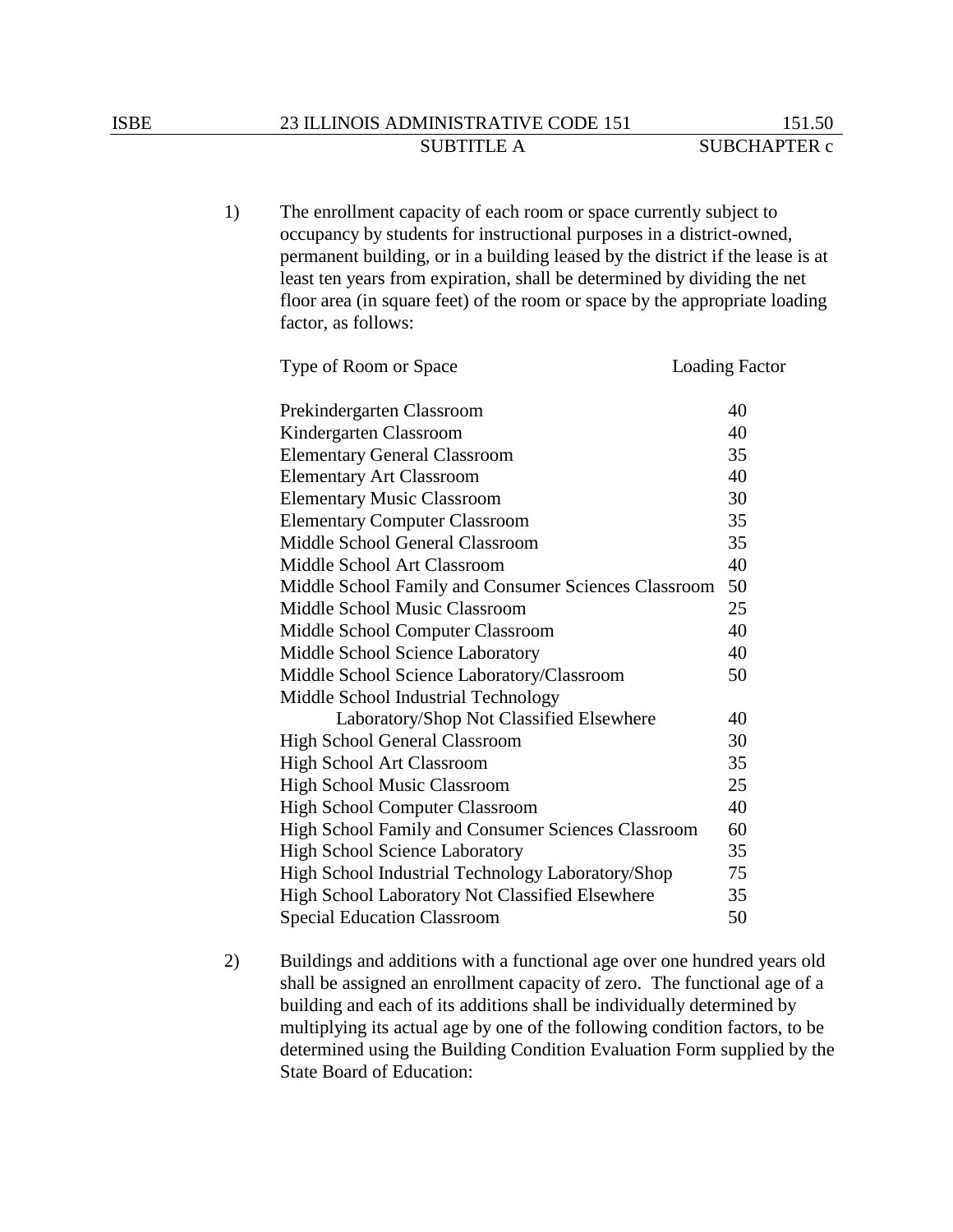| Condition of Building<br>or Addition | <b>Condition Factor</b> |  |
|--------------------------------------|-------------------------|--|
| Excellent                            | 0.2                     |  |
| Satisfactory                         | 0.4                     |  |
| Substandard                          | 1.0                     |  |
| Poor                                 | 1.5                     |  |
| Very Poor                            | 2.0                     |  |

- 3) As used in this subsection (d), "permanent building" means a building mounted on a slab or a permanent foundation. A permanent foundation is a closed-perimeter formation consisting of materials such as concrete, mortared concrete block, or mortared brick extending into the ground below the frost line which may include but not be limited to cellars, basements, or crawlspaces but does not include the sole use of piers.
- 4) Available capacity shall be calculated by multiplying enrollment capacity as determined in subsections  $(d)(1)$  through  $(d)(3)$  of this Section by the following utilization factors:

| A) | elementary schools            | 0.9  |
|----|-------------------------------|------|
| B) | middle or junior high schools | 0.85 |
| C) | high schools                  | 0 X  |

- e) A new order of priority ranking shall be established among the applicants for each fiscal year. If a district is not awarded a construction grant in a fiscal year for which it has received an entitlement, the district must update its application to establish its priority ranking for the following fiscal year.
- f) *Type 40 area vocational centers shall be placed last on the priority listing of eligible entities for the applicable fiscal year*. [105 ILCS 230/5-25]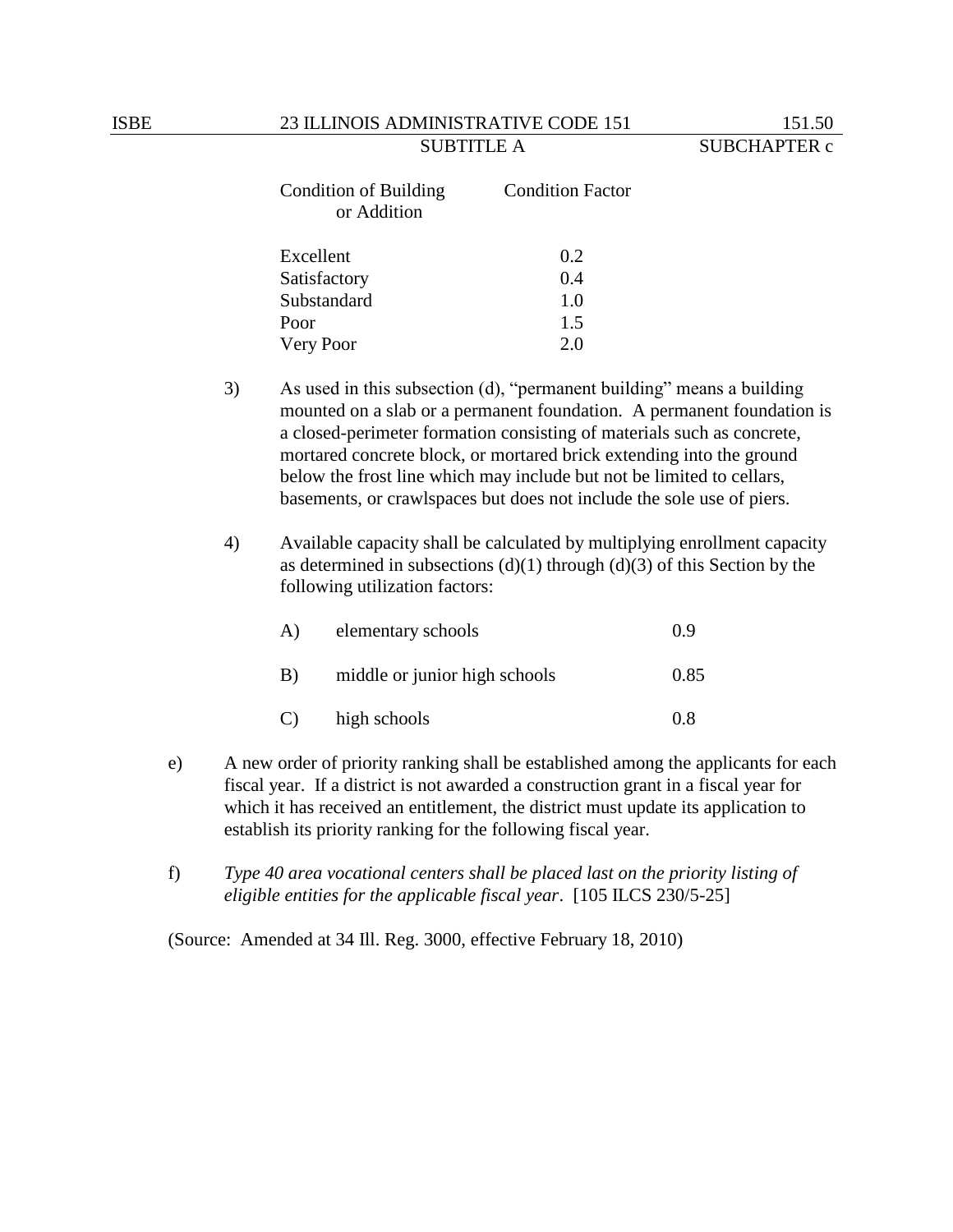## **Section 151.55 Needed Capacity for Unit Districts**

For unit districts, needed capacity under Section 151.50(c) of this Part shall be calculated separately for elementary grades (pre-kindergarten through eight) and secondary grades (nine through twelve), with a needed capacity that is a negative number being treated as zero. In making these calculations, available capacity for a building that contains both elementary and secondary grades shall be considered either elementary or secondary capacity, depending upon whether a majority of the building's students are elementary or secondary students. The district's needed capacity shall be the sum of the elementary and secondary needed capacities.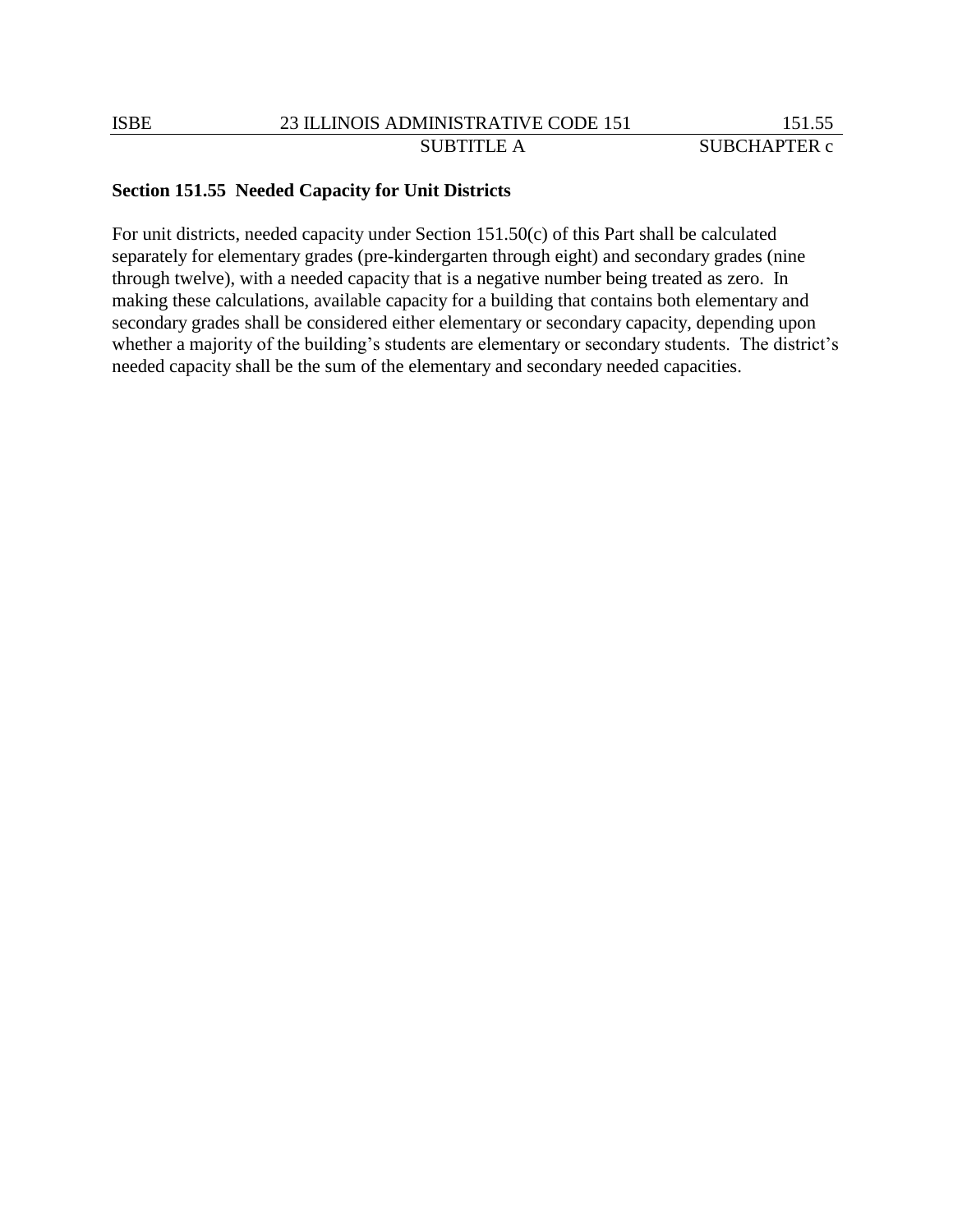## ISBE 23 ILLINOIS ADMINISTRATIVE CODE 151 151.60 SUBTITLE A SUBCHAPTER c

### **Section 151.60 Grant Index**

- a) The amount of a school construction project grant shall be determined by using the district's grant index and the formulas given in Sections 5-5 and 5-35(a) of the School Construction Law.
- b) Separate grant indexes shall be calculated for elementary districts, high school districts, and unit districts.
- c) For each grant issued after September 1, 1999, the equalized assessed valuation and average daily attendance used in calculating a district's grant index shall be taken from the district's general state aid claim filed in the fiscal year in which the grant entitlement is made. The average daily attendance to be used shall be the district's best three months' average daily attendance. A grant index shall lapse if a grant is not awarded within 36 months after entitlement, and a new grant index shall be issued based upon the district's most recent general state aid claim.

(Source: Amended at 24 Ill. Reg. 497, effective January 03, 2000)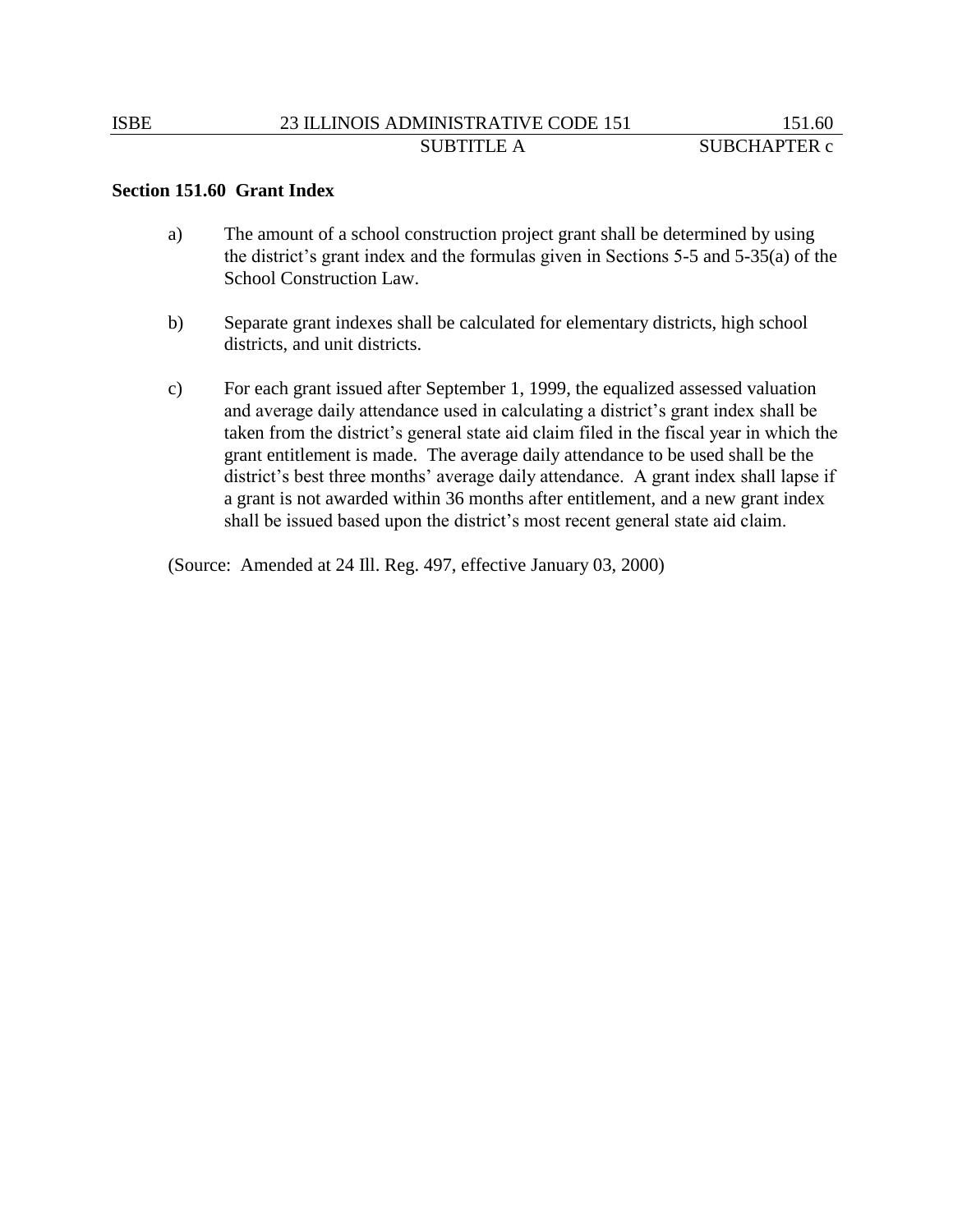# ISBE 23 ILLINOIS ADMINISTRATIVE CODE 151 MINISTRATIVE CODE 151 151.70<br>SUBTITLE A SUBCHAPTER c

# **Section 151.70 Debt Service Grants (Repealed)**

(Source: Repealed at 24 Ill. Reg. 5661, effective March 17, 2000)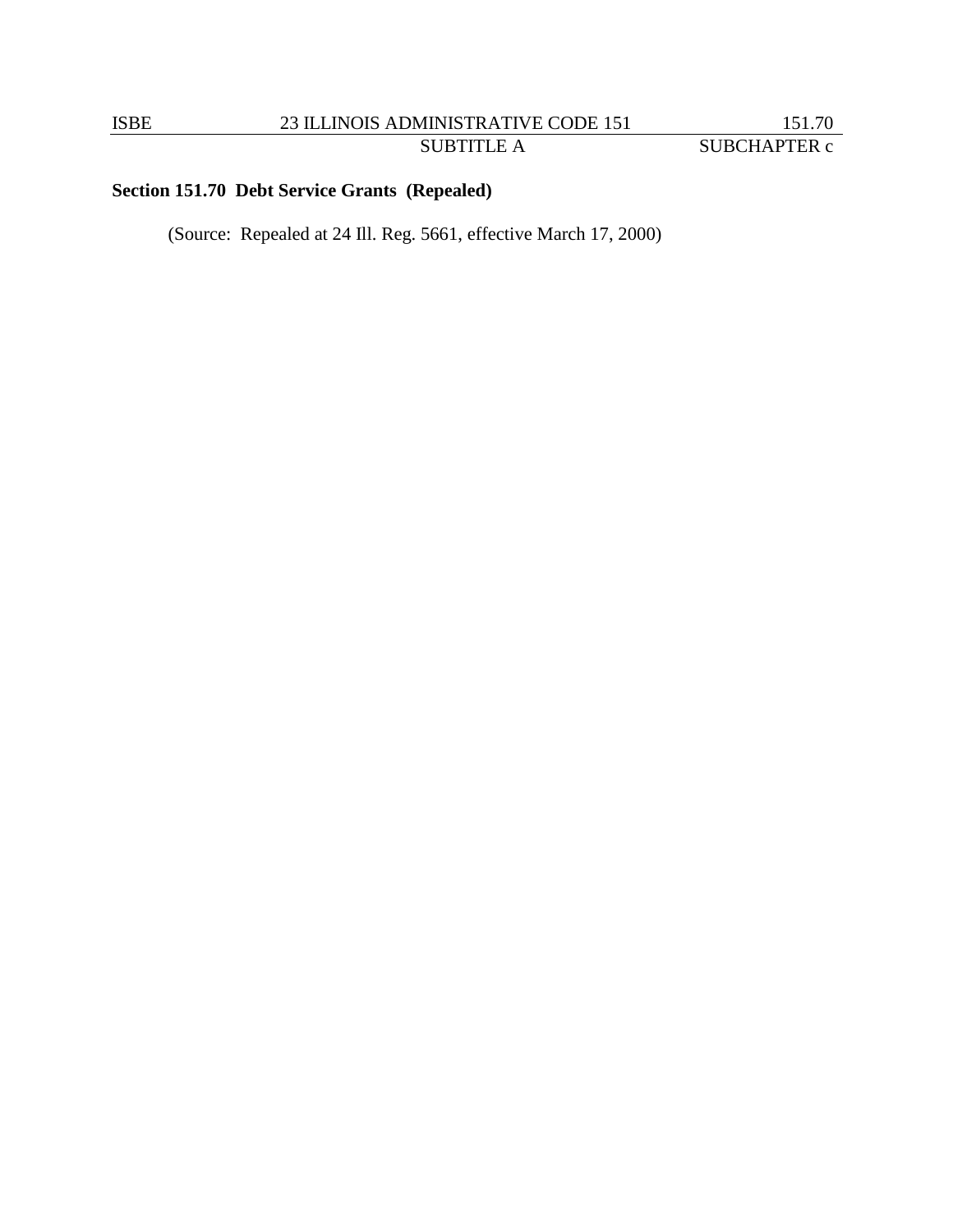### SUBPART B: SCHOOL MAINTENANCE PROJECT GRANTS

#### **Section 151.100 Purpose; Eligible Applicants**

- a) This Subpart implements the School Construction Law [105 ILCS 230], which requires that the State Board of Education issue grants for school maintenance projects.
- b) Any school district, cooperative high school, Type 40 area vocational center or special education cooperative may apply for a grant. An eligible applicant may apply for and receive more than one grant during a fiscal year. For purposes of this Subpart B, the term "district" shall be understood to include each of these eligible entities.

(Source: Amended at 39 Ill. Reg. 10035, effective June 30, 2015)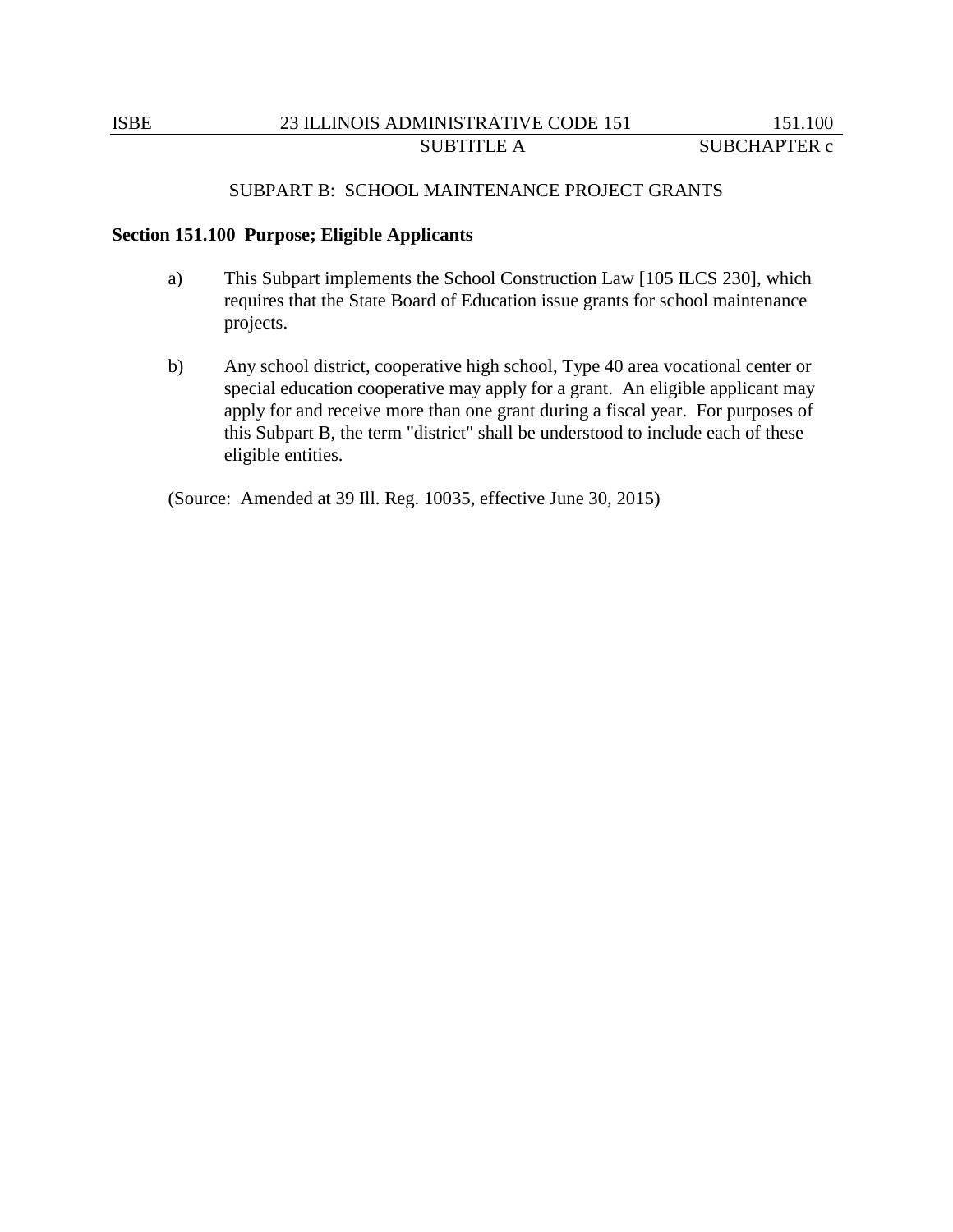### **Section 151.110 Definitions**

As used in this Subpart:

"Cooperative high school" means a program established pursuant to Section 10- 22.22c of the School Code [105 ILCS 5/10-22.22c].

"Emergency project" means a project made necessary by a disaster described in Section 5-30(1) of the School Construction Law. Conditions caused by age or lack of timely maintenance shall not constitute an emergency. Costs of an emergency project that are covered by insurance may not be claimed as part of an emergency project.

"Grant" means a school maintenance project grant.

"Health/life safety project" means a project that is necessary to correct a violation of the Health/Life Safety Code for Public Schools (23 Ill. Adm. Code 180) or to provide handicapped accessibility or school security.

"Ongoing operational costs" means ordinary maintenance expenses incurred in the course of the applicant's operations, including expenses for employee salaries and benefits, materials and supplies.

"Other project" means a project other than an emergency project, health/life safety project, State program priority project or permanent improvement project.

"Permanent improvement project" means a project designed to upgrade or install building systems (e.g., air conditioning, electrical or plumbing systems) or involving other improvements to a building or structure so that the building or structure is better adapted to the applicant's educational programs.

"Regional office of education" has the meaning set forth in Article 3A of the School Code [105 ILCS 5/Art. 3A] and includes *the chief administrative officer of the educational service centers established pursuant to Section 2-3.62 of* the School Code [105 ILCS 5/2-3.62] (Section 3-0.01 of the School Code).

"School maintenance project" or "project" means *a project, other than a school construction project as defined in Section 5-5 of the School Construction Law* or a school energy efficiency project as defined in Section 5-200 of the School Construction Law [105 ILCS 230/5-5 and 5-200]*, intended to provide for the maintenance or upkeep of buildings or structures for educational purposes, but does not include ongoing operational costs* [105 ILCS 230/5-5]. A project may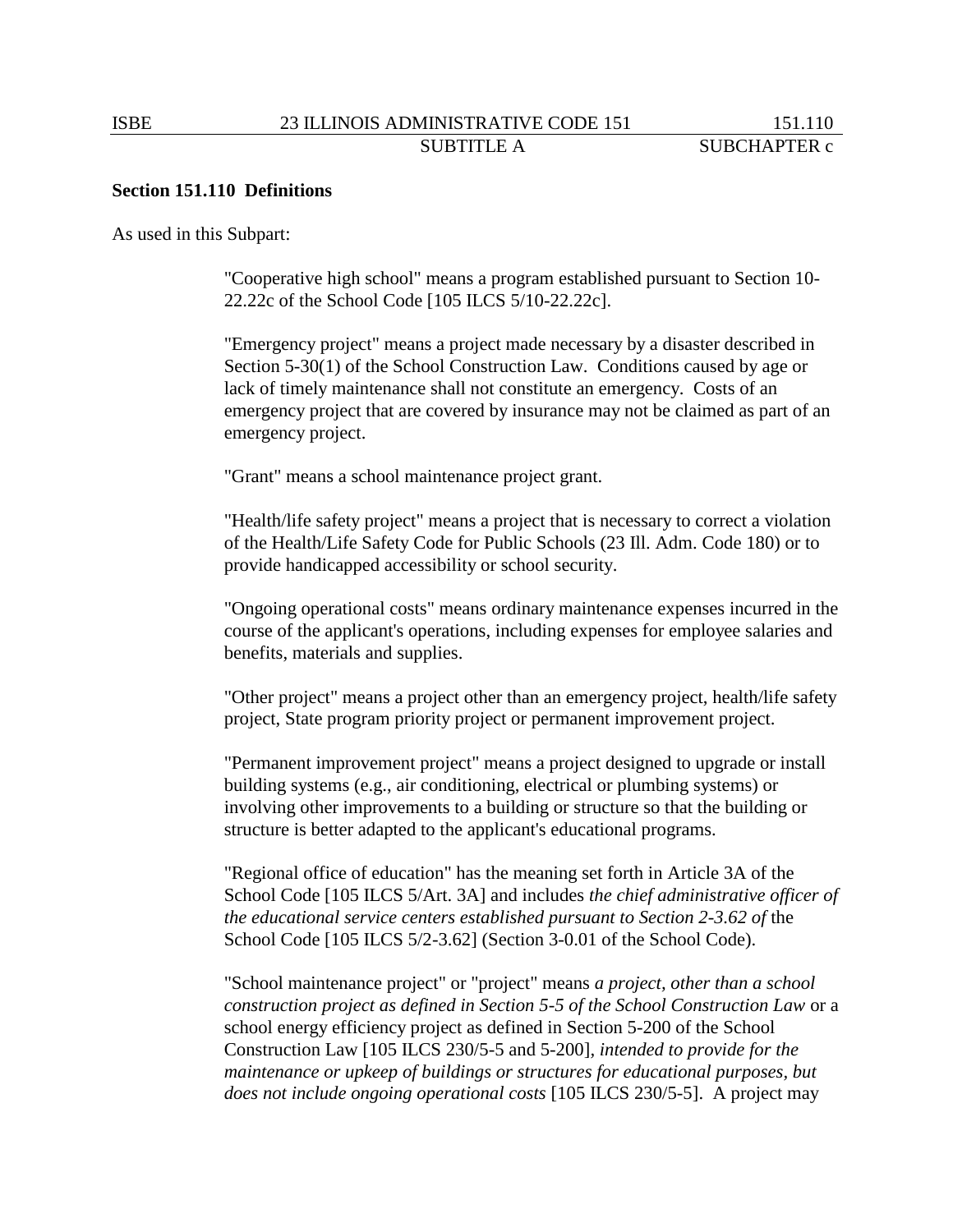involve different types of work on a single building or structure, or may involve a single type of work (e.g., new roofing or windows) on several buildings or structures. There is no limit to the cost of a project; however, grant awards shall not exceed \$50,000 per project, and applicants shall provide a match from local funds equal to the grant amount requested.

"Special education cooperative" means a cooperative established pursuant to Section 10-22.31 of the School Code [105 ILCS 5/10-22.31].

"State program priority project" means a project that is necessary for energy conservation or that adapts a building or structure to better serve students in a specific program for which the applicant receives funding under the School Code (e.g., preschool education, school technology).

"Type 40 area vocational center" means a career center that is designated by the State Superintendent of Education and jointly owned and operated by member school districts.

(Source: Amended at 39 Ill. Reg. 10035, effective June 30, 2015)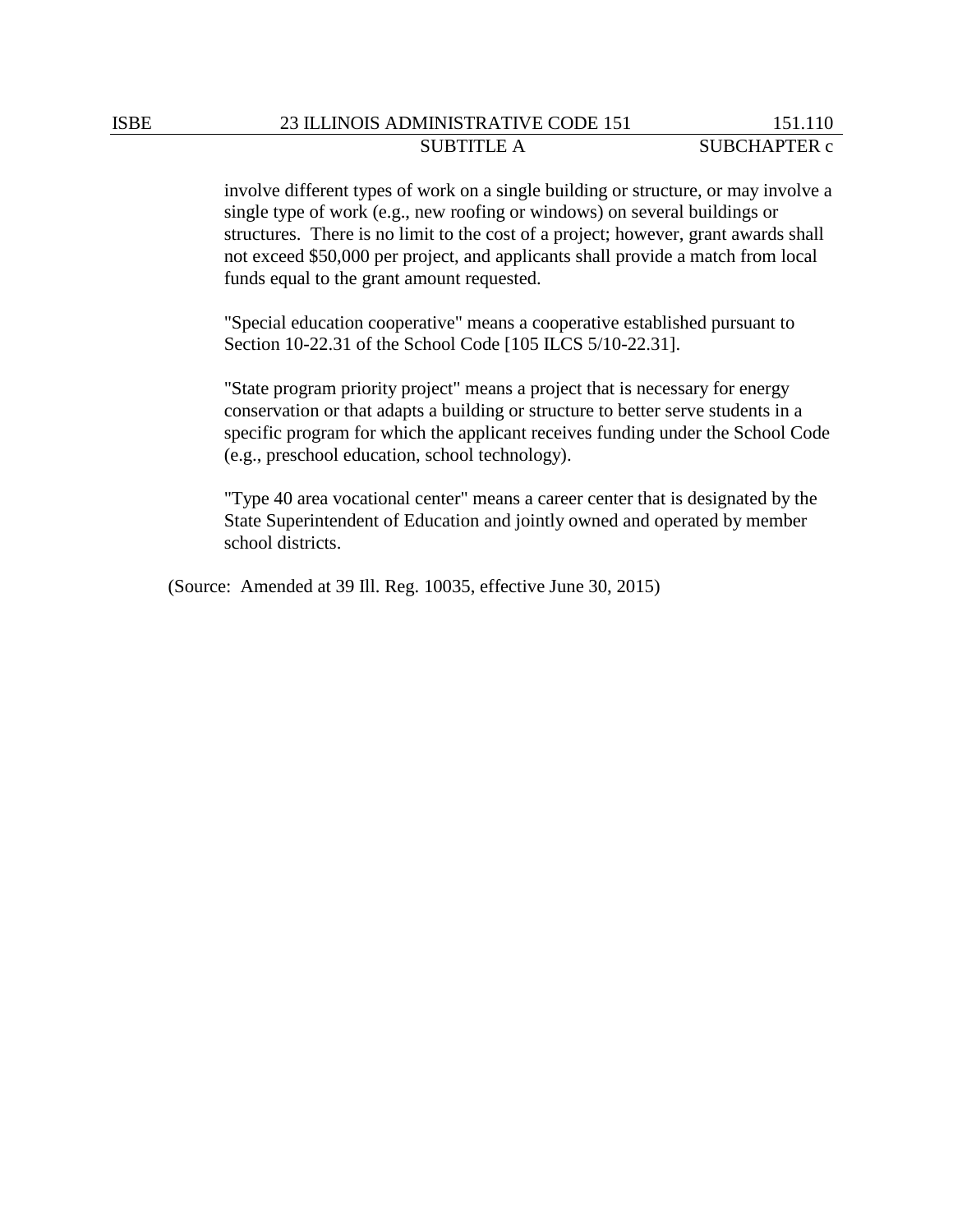## **Section 151.120 Application for School Maintenance Project Grants**

An eligible applicant may apply for a grant by submitting an application electronically in a format prescribed by the State Superintendent. A separate application shall be submitted for each project for which the applicant seeks a grant award.

- a) Except as provided under subsection (e) of this Section, an application shall be submitted electronically to the regional office of education at least two weeks prior to the application deadline announced by the State Superintendent for the fiscal year for which the grant is sought. The regional superintendent shall review and electronically forward the application to the State Superintendent by the application deadline.
- b) Each application shall include the following information.
	- 1) The names, addresses, and descriptions of the facilities included in the project.
	- 2) A narrative description of the nature and scope of the project, including the starting and completion dates for the project.
	- 3) The total cost of the project, amount and source of local matching funds (using the revenue and account codes set forth at 23 Ill. Adm. Code 100 (Requirements for Accounting, Budgeting, Financial Reporting, and Auditing)), and the requested grant amount.
	- 4) The priority category of the project (see Section 151.130(b)(2) of this Part).
		- A) For an emergency project, the applicant shall indicate the date and nature of the emergency and the extent of building damage.
		- B) For a health/life safety project necessary to correct a code violation, the applicant shall identify the health/life safety work by amendment number.
	- 5) For applicants that are seeking more than one grant in a fiscal year, the order in which the applicant wants its projects funded.
	- 6) Such assurances as the State Superintendent may require, to include at least the following: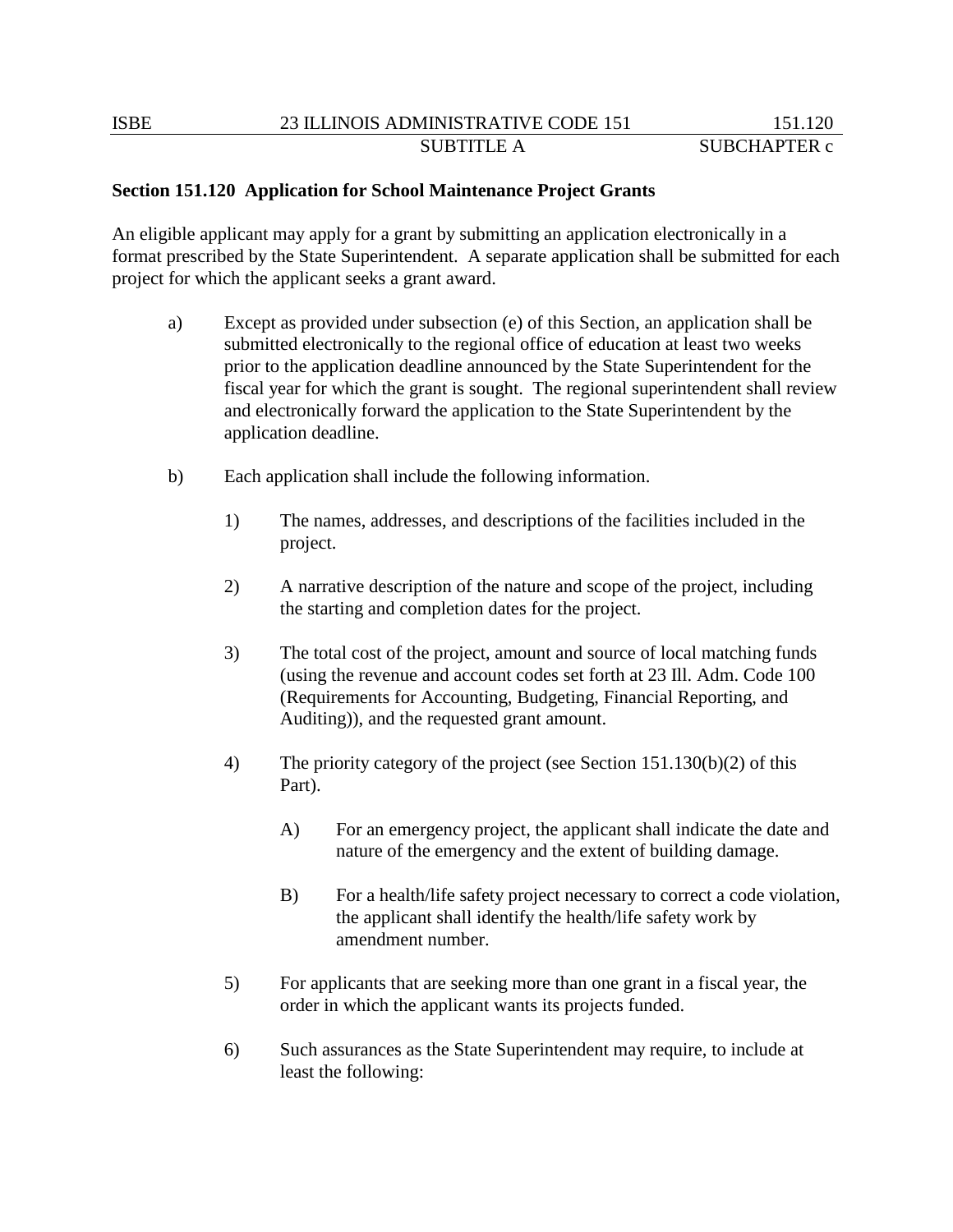## ISBE 23 ILLINOIS ADMINISTRATIVE CODE 151 151.120 SUBTITLE A SUBCHAPTER c

- A) that the local board of education, in the case of school districts, or other school governing authority authorized the school maintenance project during a duly convened meeting, and
- B) that the local board of education, in the case of school districts, or other school governing authority reserved local funds in an amount equal to the school maintenance project grant requested to meet the local match requirement.
- c) Submission of the electronic application shall be evidence of authorization by the school board or other governing board.
- d) An applicant submitting an incomplete application shall be contacted by staff of the State Board regarding the need for additional information. An application must be complete by the applicable submission deadline in order to be considered. All information contained in the application shall be subject to verification and correction by the State Superintendent by such means as on-site inspection and review of documents.
- e) An application for a grant for an emergency project shall be submitted electronically directly to the State Superintendent by the deadline stipulated on the application. A copy shall also be submitted to the regional superintendent of education.
- f) Up to \$1 million shall be reserved each fiscal year for emergency projects. If funds, other than funds reserved for emergency projects, remain after the award of grants from the announced application cycle, then a second application period will be held. If funds reserved for emergency grants remain at the end of the fiscal year, then these funds shall be distributed for other approved projects from the latest application cycle.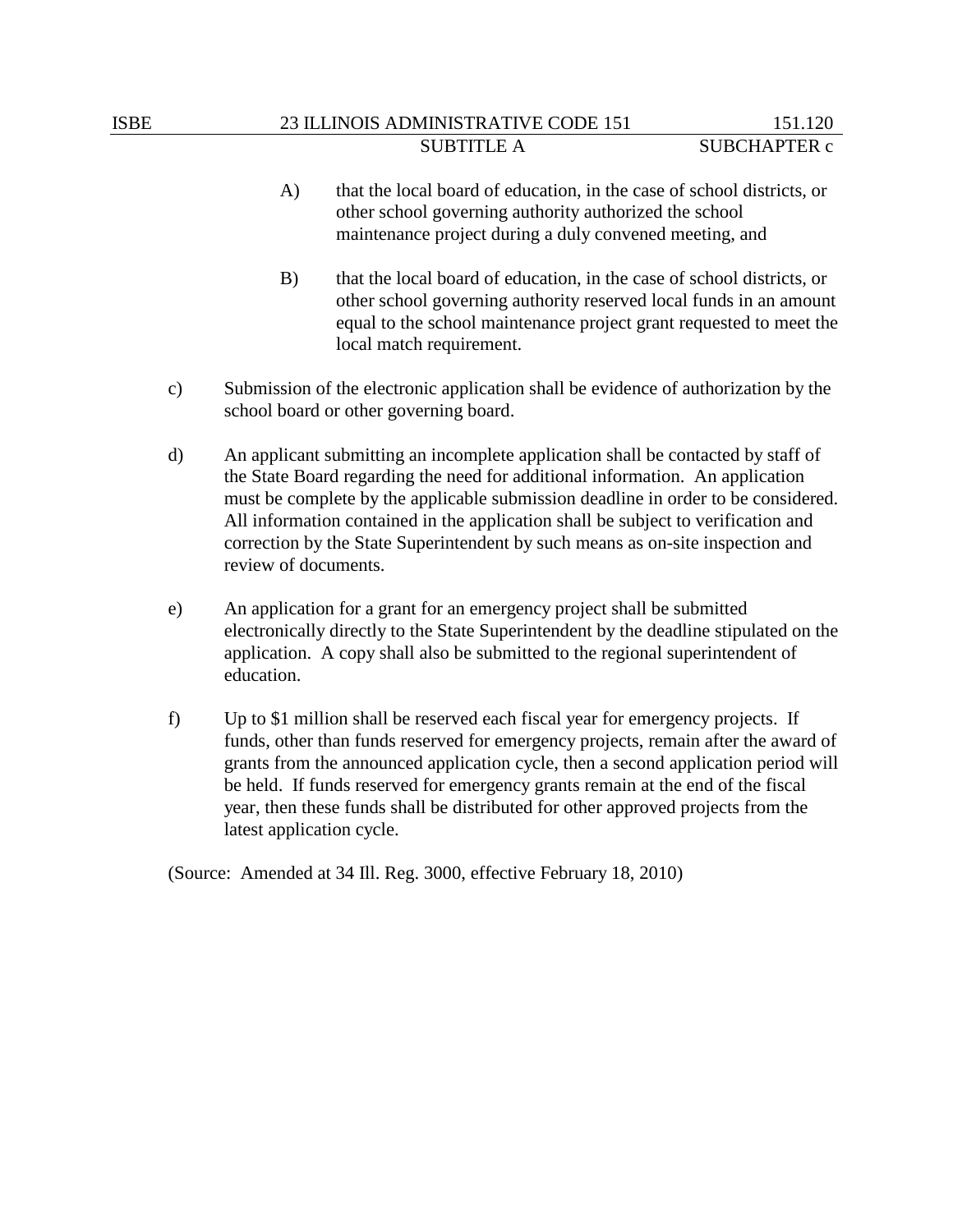# **Section 151.130 Award of School Maintenance Project Grants - Applicants With a Population of 500,000 or Fewer**

Grant awards to applicants with a population of 500,000 or fewer shall be made as provided in this Section.

- a) An applicant that submits a timely, complete and accurate application that is in compliance with the School Construction Law and this Subpart and that indicates that the applicant has a qualifying project shall be awarded a grant for the approved project provided that the appropriation is sufficient to fund the grant.
- b) If the appropriation for any fiscal year is insufficient to fund all approved projects, grants shall be awarded in the following order until the appropriation is exhausted.
	- 1) Grants shall be awarded in rounds, with each applicant being allowed one approved project per round.
	- 2) Within each round, grants shall be awarded in order of the five priorities established in Section 5-100(b) of the School Construction Law and as defined in Section 151.110 of this Part:
		- A) Emergency projects,
		- B) Health/life safety projects,
		- C) State priority projects,
		- D) Permanent improvement projects,
		- E) Other projects.
	- 3) Within each priority, grants shall be awarded in order of the applicant's need index, proceeding from greatest to least.
		- A) For a school district applicant, the need index shall be determined by dividing the equalized assessed valuation per pupil in average daily attendance of the school district at the 90<sup>th</sup> percentile of wealth for districts of that type (i.e., elementary, high school, or unit) by the equalized assessed valuation per pupil in average daily attendance of the applicant.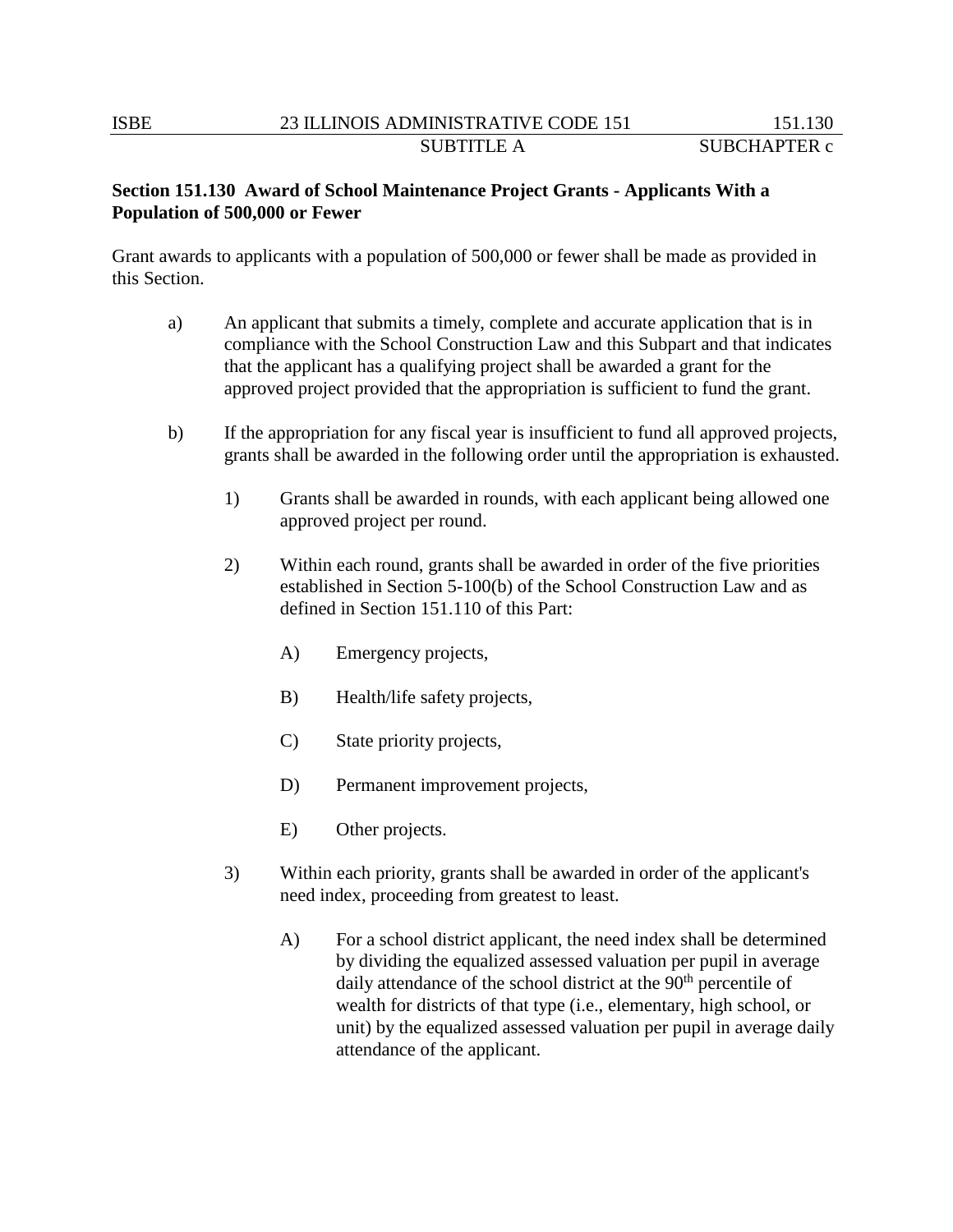## ISBE 23 ILLINOIS ADMINISTRATIVE CODE 151 151.130 SUBTITLE A SUBCHAPTER c

- B) For an applicant that does not possess property taxing authority, its equalized assessed valuation per pupil in average daily attendance shall be that of the school district in which the greatest number of the applicant's students reside.
- C) For purposes of calculating the need index, the equalized assessed valuation and average daily attendance shall be taken from the general state aid claims filed in the fiscal year for which a grant is made. The average daily attendance to be used shall be the district's best three months average daily attendance.
- c) An approved application from the first round that is not funded because of an insufficient appropriation shall be placed ahead of new applications filed in a subsequent year, provided the applicant submits an updated application.

(Source: Added at 24 Ill. Reg. 5661, effective March 17, 2000)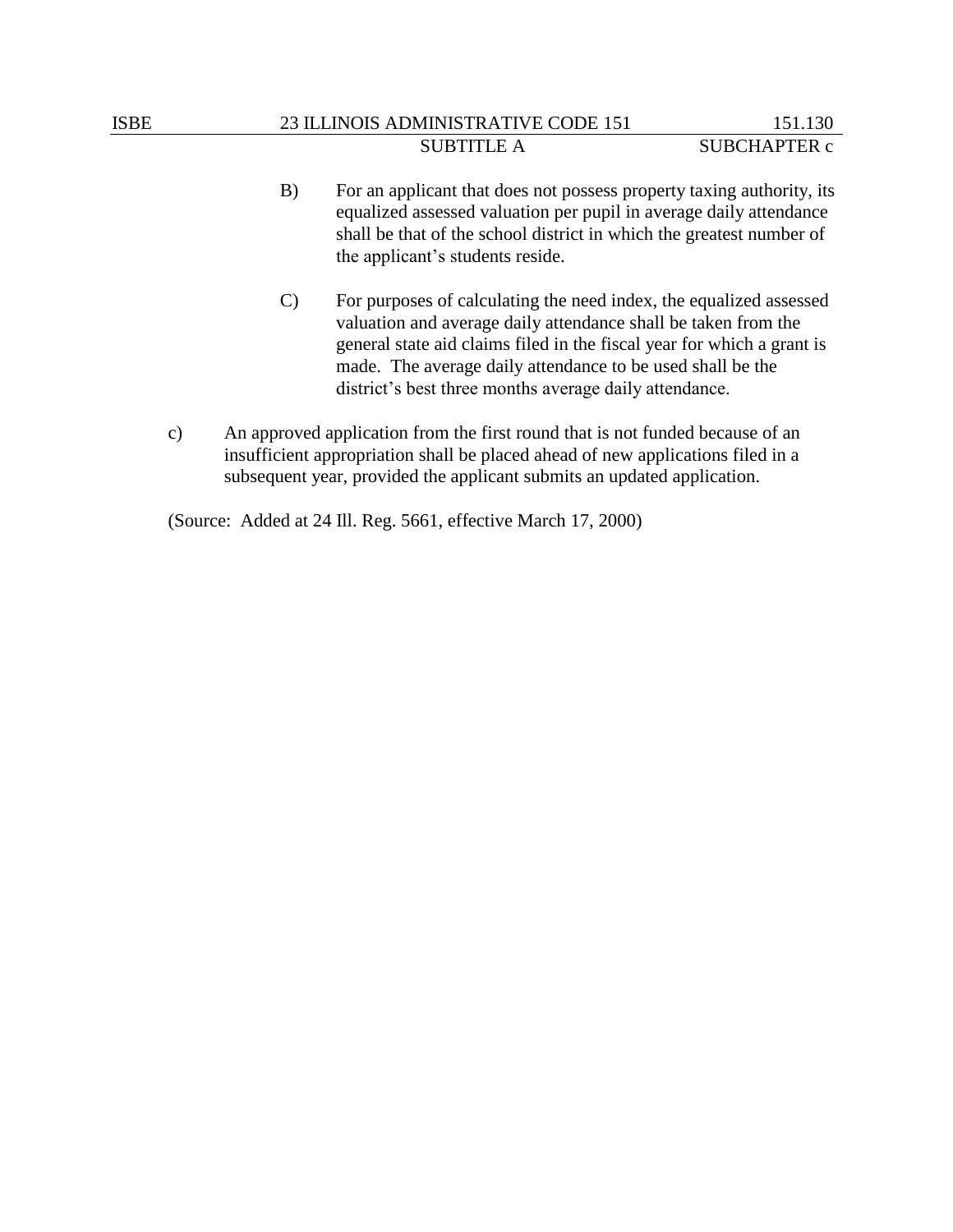## **Section 151.135 Award of School Maintenance Project Grants - School Districts With a Population Exceeding 500,000**

A school district with a population exceeding 500,000 that submits timely, complete and accurate applications in compliance with the School Construction Law and this Subpart shall be awarded grants in the amount provided by Section 5-100(c) of the School Construction Law.

(Source: Added at 24 Ill. Reg. 5661, effective March 17, 2000)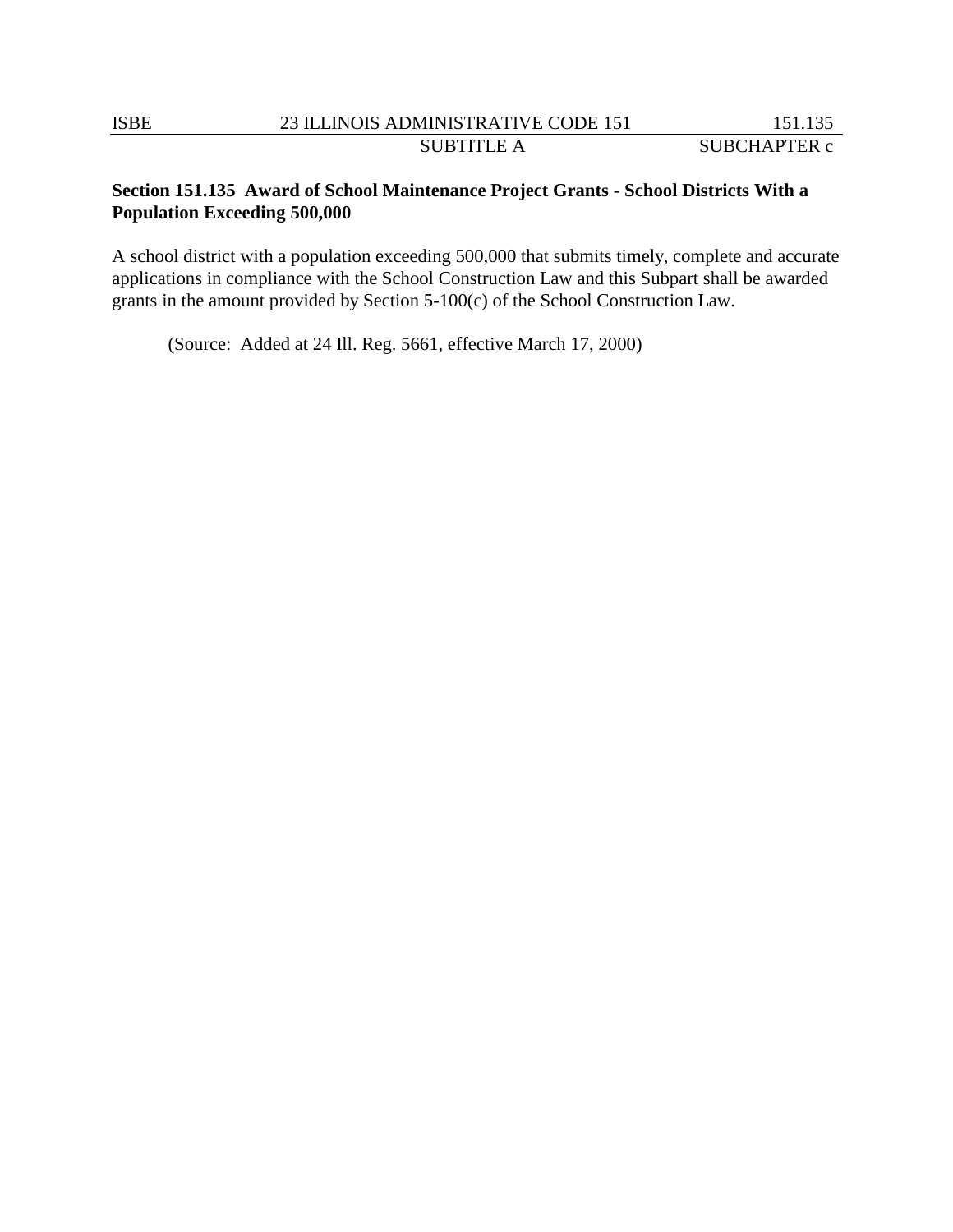### **Section 151.140 Terms of the Grant**

- a) Grants shall be subject to the Illinois Grant Funds Recovery Act [30 ILCS 705]. Any grant funds not expended or legally obligated within two years after disbursement by the State shall be returned to the State Board of Education within 45 days.
- b) Grant funds may only be used for the project described in the approved application and shall be accounted for in compliance with applicable accounting rules set forth at 23 Ill. Adm. Code 100 (Requirements for Accounting, Budgeting, Financial Reporting, and Auditing). The applicant must provide local matching funds in an amount equal to the grant. If actual project expenditures are less than expected so that the amount of the grant is greater than 50 percent of the total project expenditures, the applicant shall refund the amount of the grant that is in excess of 50 percent of actual project expenditures. The applicant shall file a final expenditure report with the State Board of Education that describes the use of the grant funds.
- c) The applicant shall comply with the School Construction Law, this Subpart and all other applicable laws and regulations in completing a project.

(Source: Amended at 33 Ill. Reg. 7919, effective June 1, 2009)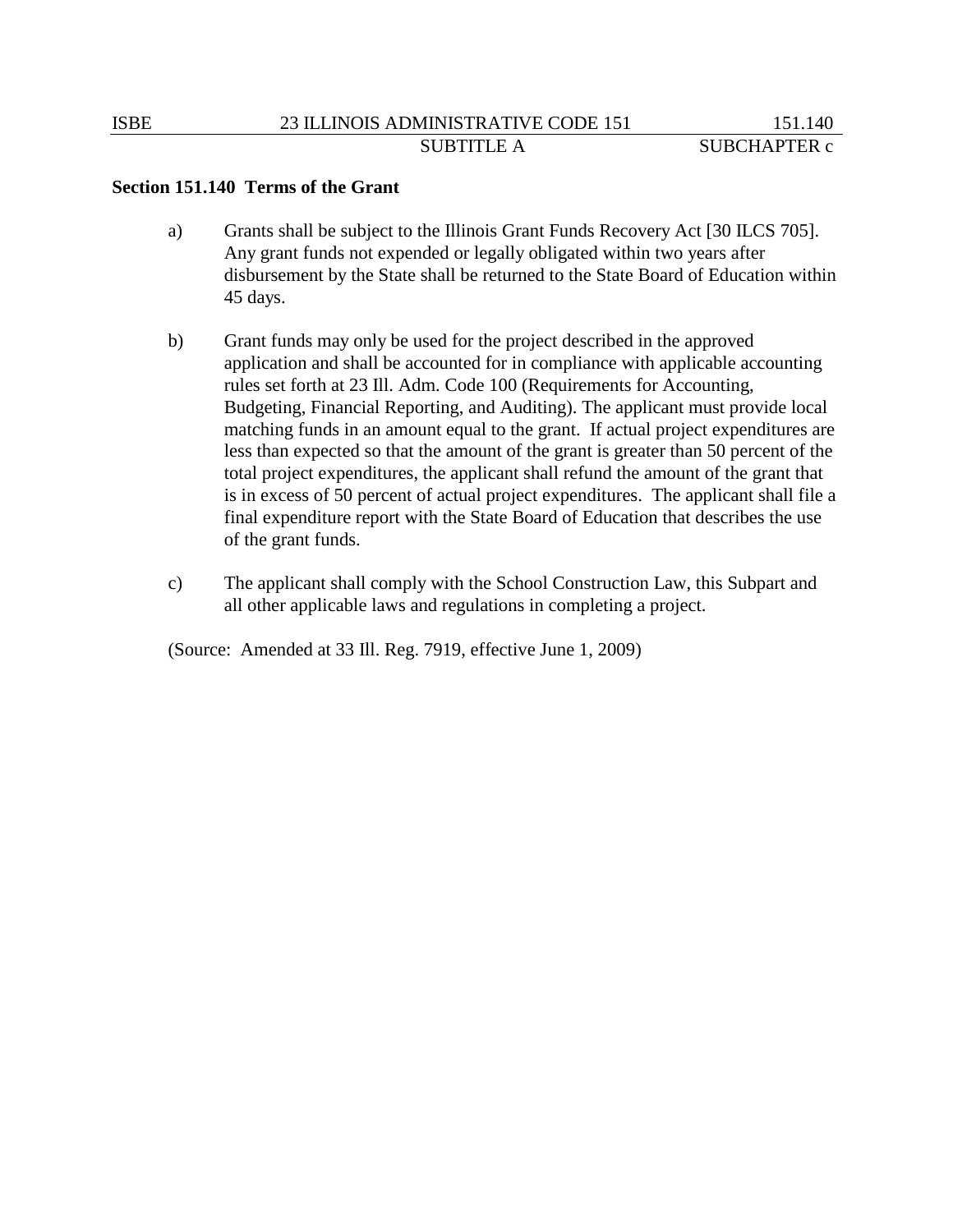### SUBPART C: SCHOOL ENERGY EFFICIENCY PROJECT GRANTS

#### **Section 151.200 Purpose; Eligible Applicants**

- a) This Subpart implements Section 5-200 of the School Construction Law [105 ILCS 230/5-200], which requires that the State Board of Education issue grants for school energy efficiency projects.
- b) Any school district, charter school, public university laboratory school approved by the State Board of Education pursuant to Section 18-8.05(K) of the School Code [105 ILCS 5/18-8.05(K)], area vocational center or special education cooperative may apply for a grant. An eligible applicant may apply for and receive more than one grant during a fiscal year. Applicants not awarded funding in a fiscal year may reapply in a subsequent fiscal year, provided the proposed work has not been started or completed.

(Source: Amended at 36 Ill. Reg. 5605, effective March 20, 2012)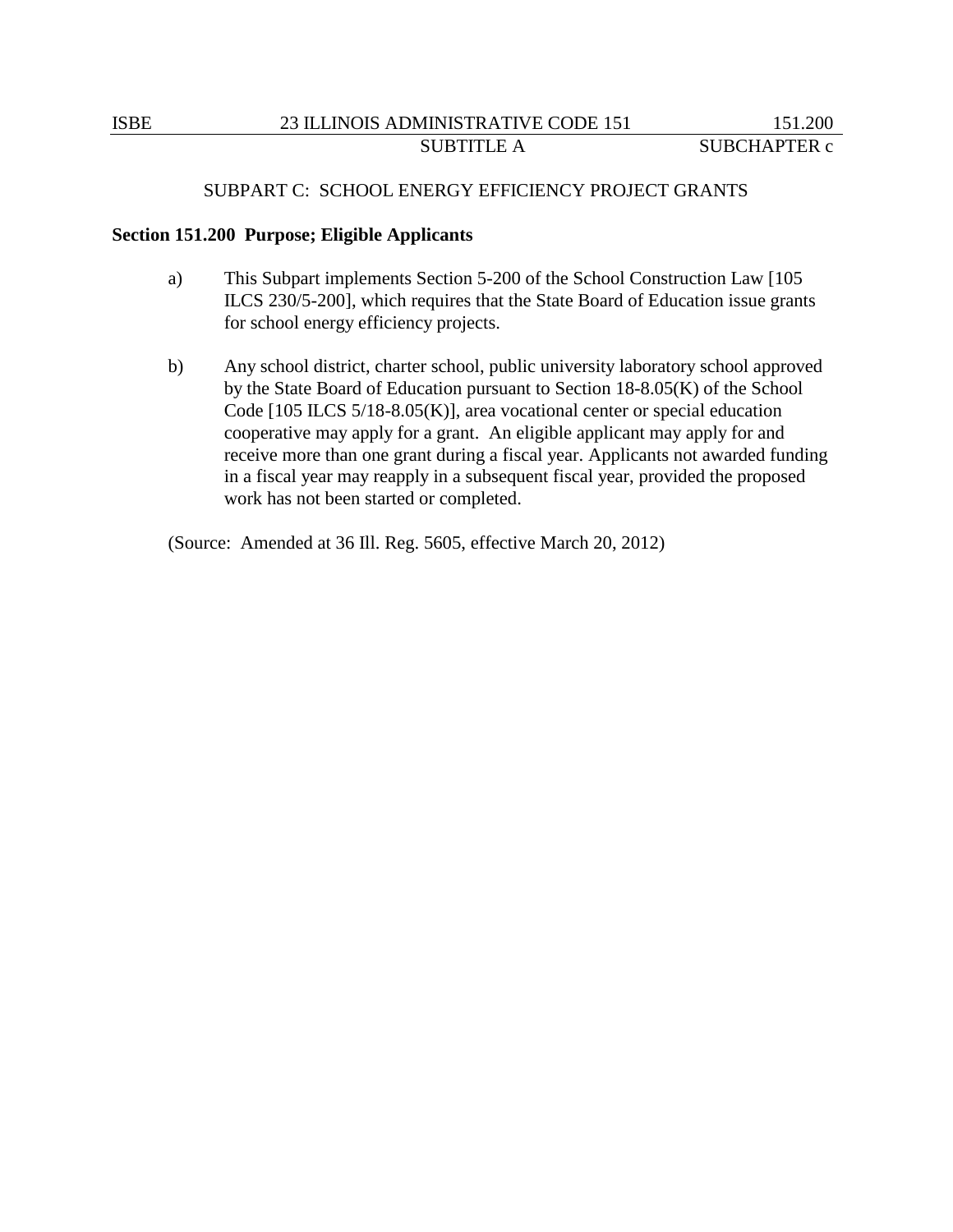### **Section 151.210 Definitions**

As used in this Subpart:

"Energy efficiency project" means any improvement, repair, alteration or betterment of any building or facility owned or operated by an eligible applicant as set forth in Section 151.220, or any equipment, fixture or furnishing to be added to or used in any building or facility, subject to the building code authorized in Section 2-3.12 of the School Code [105 ILCS 5/2-3.12] (see 23 Ill. Adm. Code 180), that is designed to reduce energy consumption and may include, without limitation, one or more of the following:

Insulation of the building envelope, structure or systems within the building;

Storm windows or doors, caulking or weather stripping, multi-glazed windows or doors, heat absorbing or heat reflective glazed and coated window or door systems, additional glazing, reductions in glass area, or other window and door system modifications that reduce energy consumption;

Automated or computerized energy control systems;

Heating, ventilating, air conditioning, or HVAC system repairs or replacements (this does not include initial installations);

Replacement or modification of lighting fixtures to increase the energy efficiency of the lighting system without increasing the overall illumination of a facility, unless an increase in illumination is necessary to conform to the applicable building code for the lighting system after the proposed modifications are made;

Energy recovery systems;

Energy conservation measures that provide long-term cost reductions;

Alternative energy systems, including but not limited to wind power or solar power systems; and

Other projects designed to reduce the consumption or use of energy.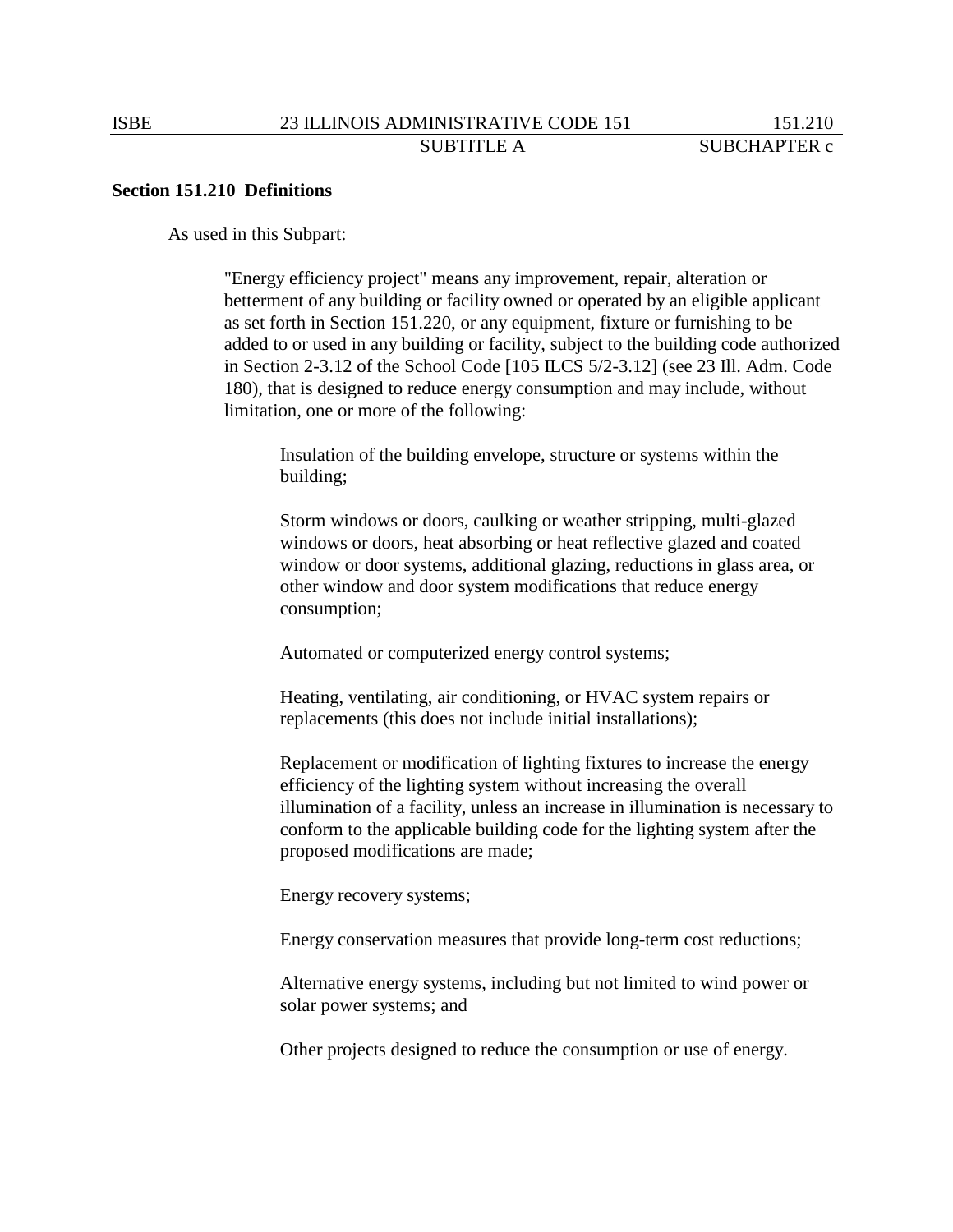An energy efficiency project may involve different types of work on a single building or structure, or may involve a single type of work (e.g., new roofing or windows) on several buildings or structures. There is no limit to the cost of a project; however, grant awards shall not exceed \$250,000 per project per fiscal year, and applicants shall provide a match from local funds and/or eligible federal or other funds equal to the grant amount requested (see Section 5-200(a) of the School Construction Law).

"Grant" means a school energy efficiency project grant.

"Regional office of education" has the meaning set forth in Article 3A of the School Code [105 ILCS 5/Art. 3A] and includes *the chief administrative officer of the educational service centers established pursuant to Section 2-3.62 of* the School Code [105 ILCS 5/2-3.62] (Section 3-0.01 of the School Code).

(Source: Amended at 39 Ill. Reg. 10035, effective June 30, 2015)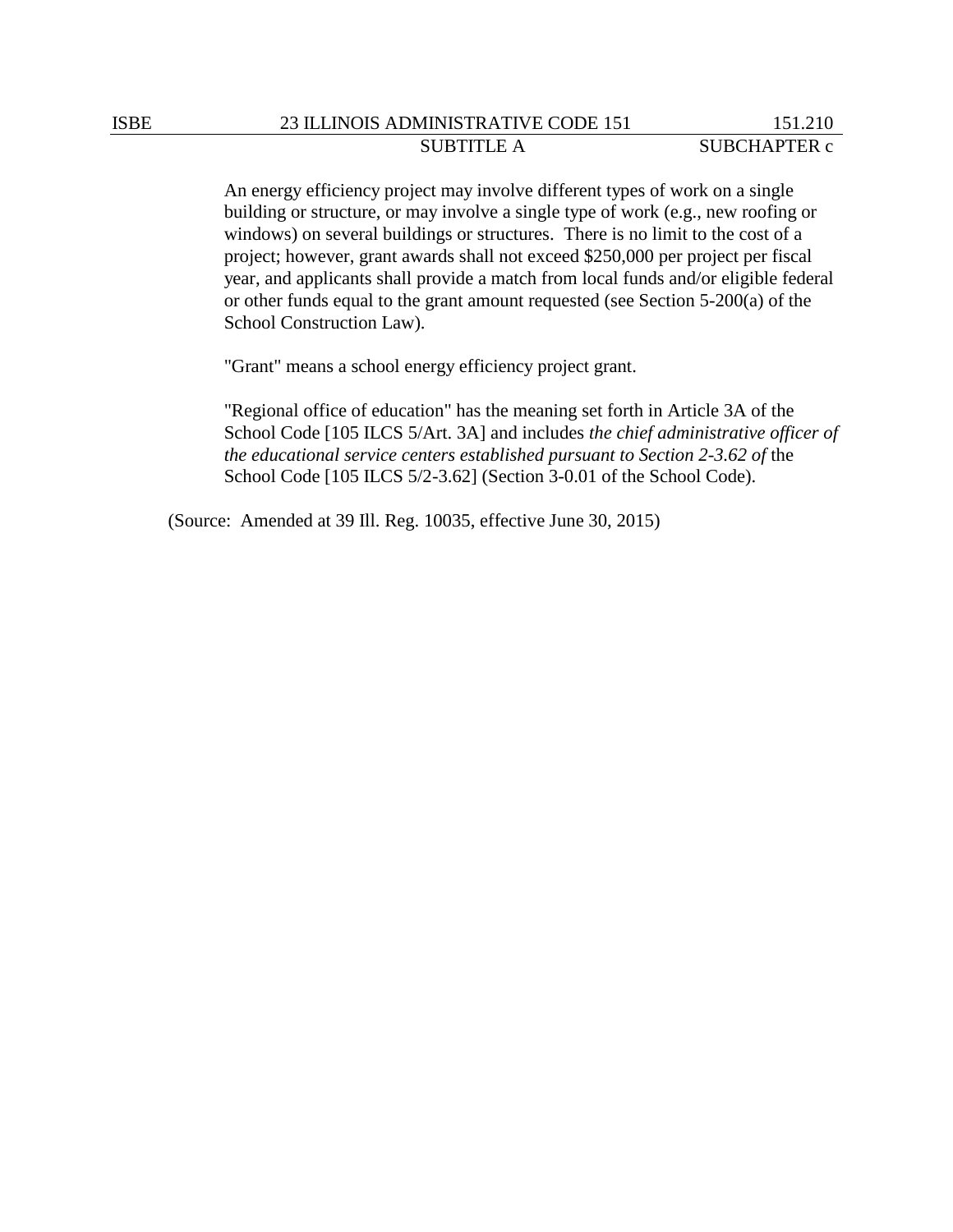### **Section 151.220 Application for School Energy Efficiency Project Grants**

- a) An eligible applicant may apply for a grant by submitting an application electronically in a format prescribed by the State Superintendent. A separate application shall be submitted for each project for which the applicant seeks a grant award.
- b) An application shall first be submitted electronically to the regional office of education at least two weeks prior to the application deadline announced by the State Superintendent for the fiscal year for which the grant is sought. The regional superintendent shall review and electronically forward the application to the State Board of Education by the application deadline.
- c) Each application shall include the following information.
	- 1) The names, addresses, and descriptions of the facilities included in the project.
	- 2) A narrative description of the nature and scope of the project, including the starting and completion dates for the project.
	- 3) The total cost of the project, amount and source of local matching funds (using the revenue and account codes set forth at 23 Ill. Adm. Code 100 (Requirements for Accounting, Budgeting, Financial Reporting, and Auditing)) and the requested grant amount.
	- 4) For applicants that are seeking more than one grant in a fiscal year, the order in which the applicant wants its projects funded.
	- 5) Such assurances as the State Board of Education may require, to include at least the following:
		- A) certification by a licensed design professional of the reasonableness of the estimated costs and energy efficiency measures and an estimate of the annual energy savings that will be realized;
		- B) that the local board of education, in the case of school districts, or other school governing authority authorized the school energy efficiency project during a duly convened meeting; and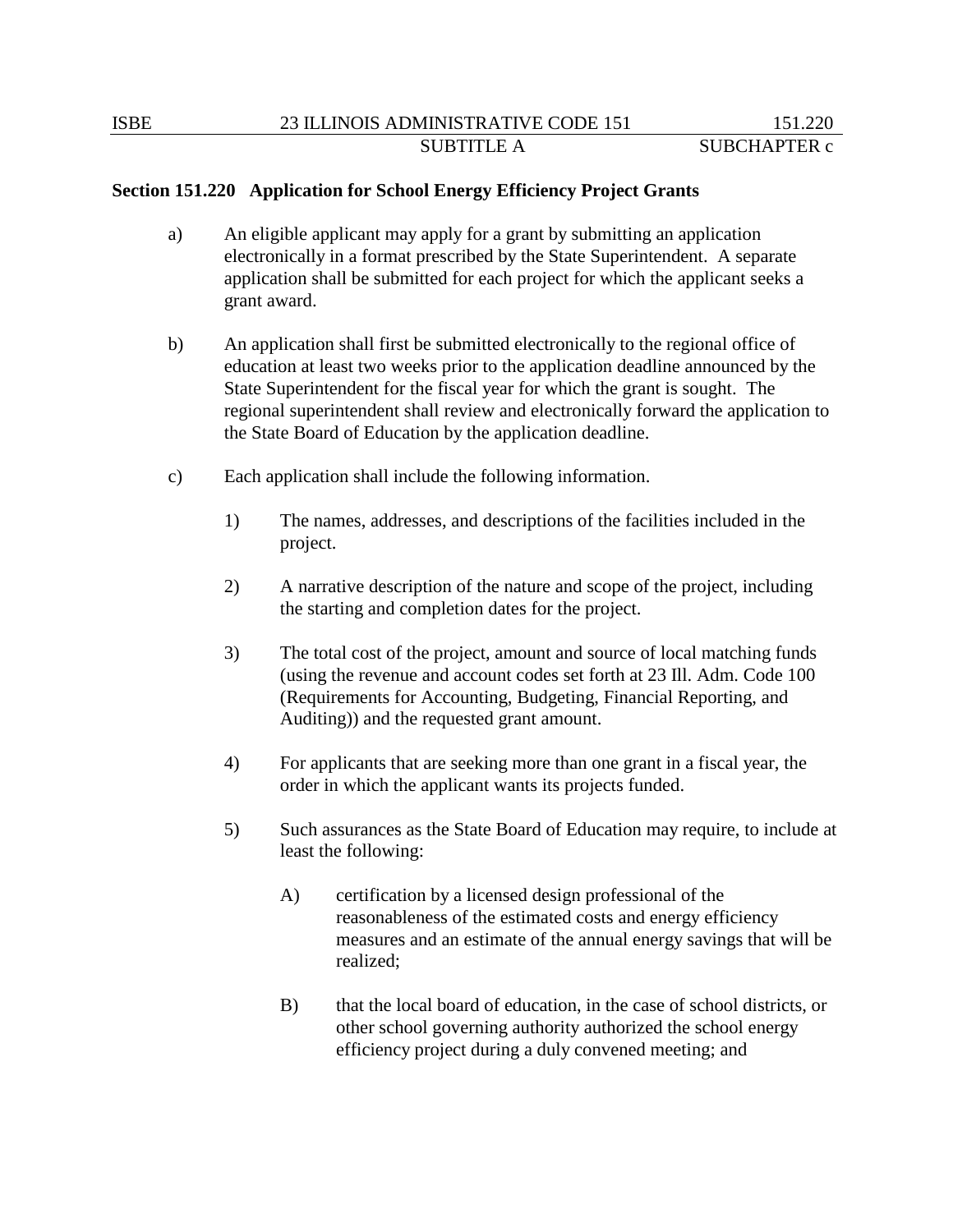## ISBE 23 ILLINOIS ADMINISTRATIVE CODE 151 151.220 SUBTITLE A SUBCHAPTER c

- C) that the local board of education, in the case of school districts, or other school governing authority reserved local funds in an amount equal to the school energy efficiency project grant requested to meet the local match requirement.
- d) Submission of the electronic application shall be evidence of authorization by the school board or other governing board.
- e) An applicant submitting an incomplete application shall be contacted by staff of the State Board regarding the need for additional information. An application must be complete by the submission deadline in order to be considered. All information contained in the application shall be subject to verification and correction by the State Superintendent by such means as on-site inspection and review of documents.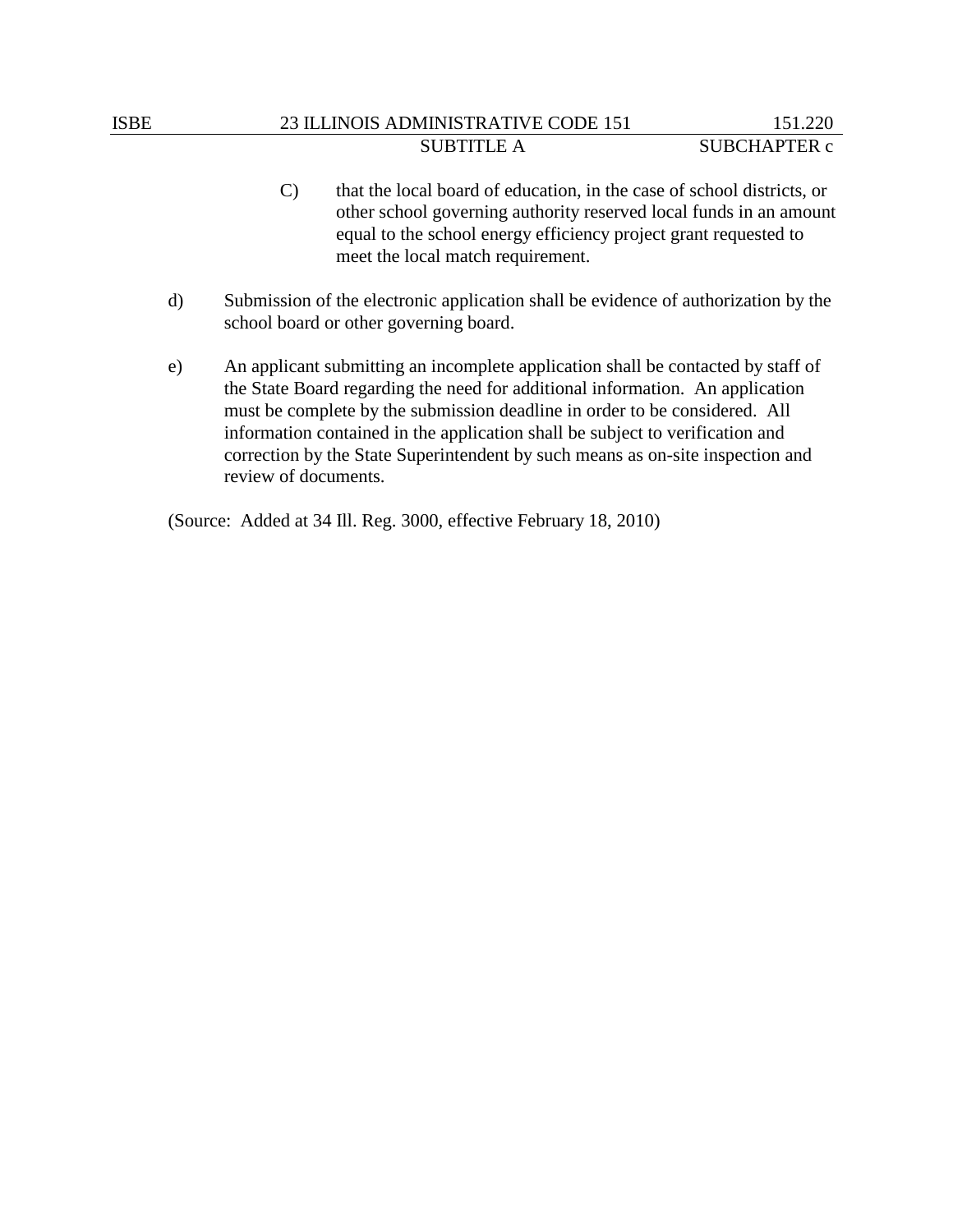# **Section 151.230 Award of School Energy Efficiency Project Grants – Applicants with a Population of 500,000 or Fewer**

Grant awards to applicants with a population of 500,000 or fewer residents shall be made as provided in this Section.

- a) An applicant that submits a timely, complete and accurate application that is in compliance with the School Construction Law and this Subpart and that indicates that the applicant has a qualifying project shall be awarded a grant for the approved project provided that the appropriation is sufficient to fund the grant.
- b) If the appropriation for any fiscal year is insufficient to fund all approved projects, then grants shall be awarded in the following order until the appropriation is exhausted.
	- 1) Grants shall be awarded in rounds, with each applicant being allowed one approved project per round.
	- 2) Within each round, grants shall be awarded in order of the applicant's need index, proceeding from greatest to least.
- c) For a school district applicant, the need index shall be determined by dividing the equalized assessed valuation per pupil in average daily attendance of the school district at the 90th percentile of wealth for districts of that type (i.e., elementary, high school, or unit) by the equalized assessed valuation per pupil in average daily attendance of the applicant.
	- 1) For an applicant that does not possess property taxing authority, its equalized assessed valuation per pupil in average daily attendance shall be that of the school district in which the greatest number of the applicant's students reside.
	- 2) For purposes of calculating the need index, the equalized assessed valuation and average daily attendance shall be taken from the general state aid claims filed in the fiscal year for which a grant is made. The average daily attendance to be used shall be the district's best three months average daily attendance.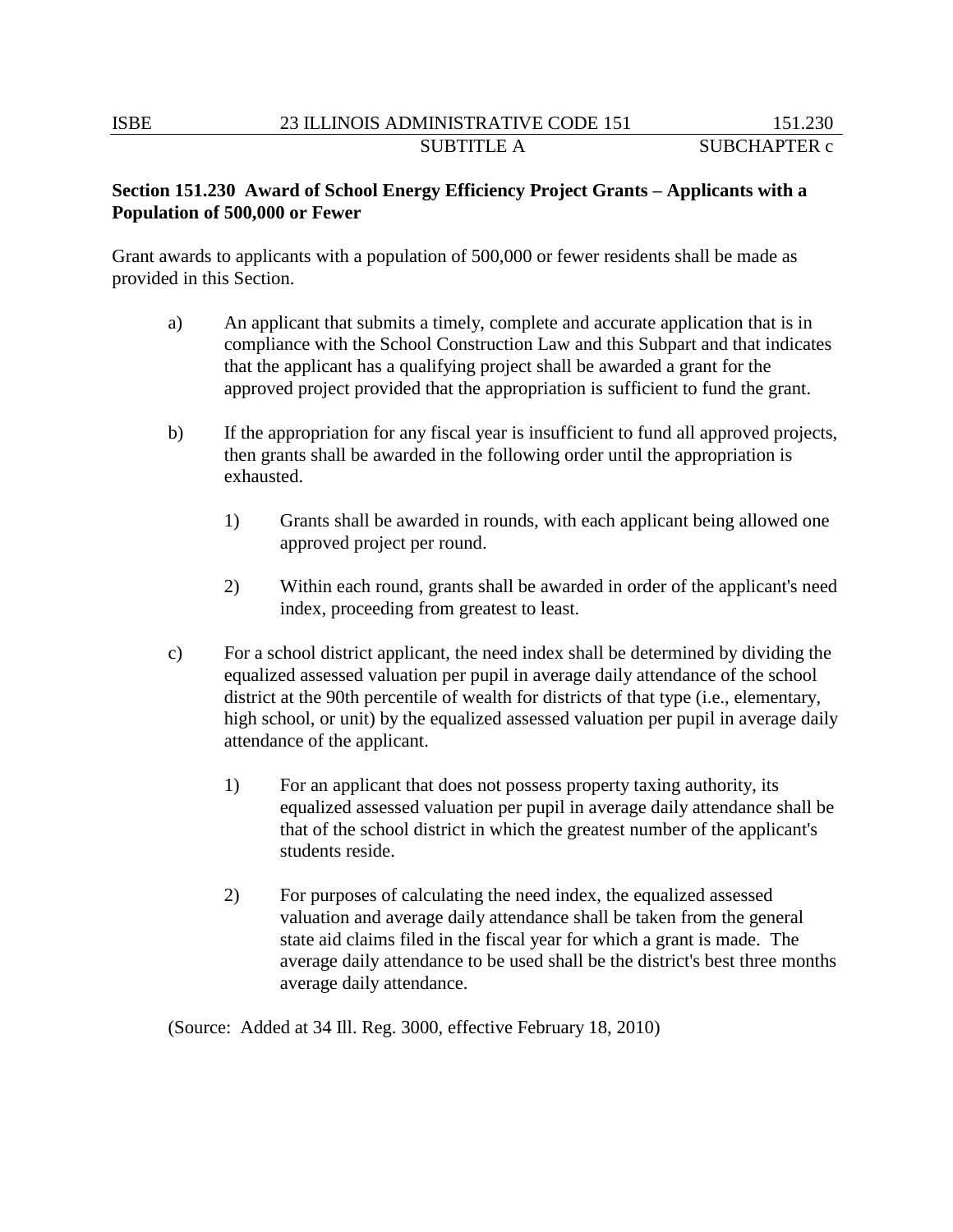# **Section 151.235 Award of School Energy Efficiency Project Grants – School Districts with a Population Exceeding 500,000**

A school district with a population exceeding 500,000 residents that submits a timely, complete and accurate application in compliance with the School Construction Law and this Subpart shall be awarded a grant in the amount provided by Section 5-200(c) of the School Construction Law.